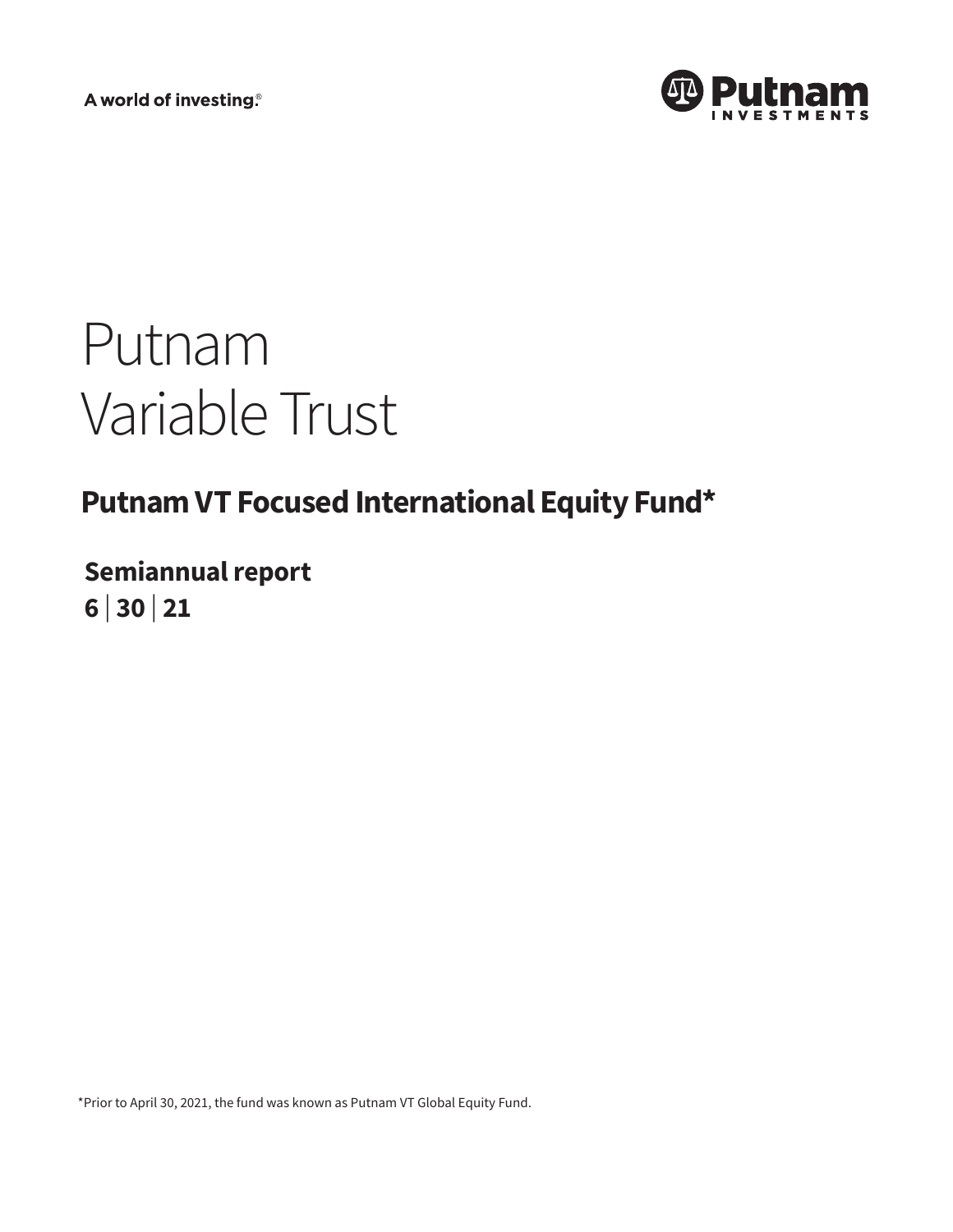# **Message from the Trustees**

August 11, 2021

Dear Shareholder:

The U.S. economy is much improved from a year ago, or even six months ago. Gross domestic product is growing at a pre-pandemic pace. Stock prices are high and interest rates are low. More and more workers are finding jobs, with millions still open. At the same time, vaccinations in many areas have not yet reached enough people to stop the spread of Covid-19. U.S. and global infection rates have recently risen.

While it is too soon to declare the pandemic over, it is worth taking stock of the economy's transition. Some changes accelerated by the pandemic could be lasting. Dynamic, well-managed companies have adapted to seize new, more sustainable growth opportunities.

An active investment philosophy is well suited to this time. Putnam's research teams are analyzing the fundamentals of what has stayed the same and what has changed to uncover valuable investment insights or potential risks.

Thank you for investing with Putnam.

Respectfully yours,

**Robert L. Reynolds** President and Chief Executive Officer Putnam Investments

**Kenneth R. Leibler** Chair, Board of Trustees

*The views expressed in this report are exclusively those of Putnam Management and are subject to change. They are not meant as investment advice. Please note that the holdings discussed in this report may not have been held by the fund for the entire period. Portfolio composition is subject to review in accordance with the fund's investment strategy and may vary in the future.*

**Consider these risks before investing:** International investing involves currency, economic, and political risks. Emerging-market securities carry illiquidity and volatility risks. Investments in small and/or midsize companies increase the risk of greater price fluctuations. Growth stocks may be more susceptible to earnings disappointments, and value stocks may fail to rebound. As a non-diversified fund, the fund invests in fewer issuers and is more vulnerable than a more broadly diversified fund to fluctuations in the values of the securities it holds. If the fund invests a substantial percentage of its assets in issuers located in a single country, a small number of countries, or a particular geographic region, the fund's performance will likely be closely tied to the conditions in such countries or region. Risks associated with derivatives include increased investment exposure (which may be considered leverage) and, in the case of over-the-counter instruments, the potential inability to terminate or sell derivatives positions and the potential failure of the other party to the instrument to meet its obligations. The value of investments in the fund's portfolio may fall or fail to rise over extended periods of time for a variety of reasons, including general economic, political, or financial market conditions; investor sentiment and market perceptions; government actions; geopolitical events or changes; and factors related to a specific issuer, geography, industry, or sector. These and other factors may lead to increased volatility and reduced liquidity in the fund's portfolio holdings. The fund will be more susceptible to these risks than other funds because it invests in a limited number of issuers or sectors, and the fund may perform poorly as a result of adverse developments affecting those issuers or sectors. Our investment techniques, analyses, and judgments may not produce the outcome we intend. The investments we select for the fund may not perform as well as other securities that we do not select for the fund. We, or the fund's other service providers, may experience disruptions or operating errors that could have a negative effect on the fund. You can lose money by investing in the fund.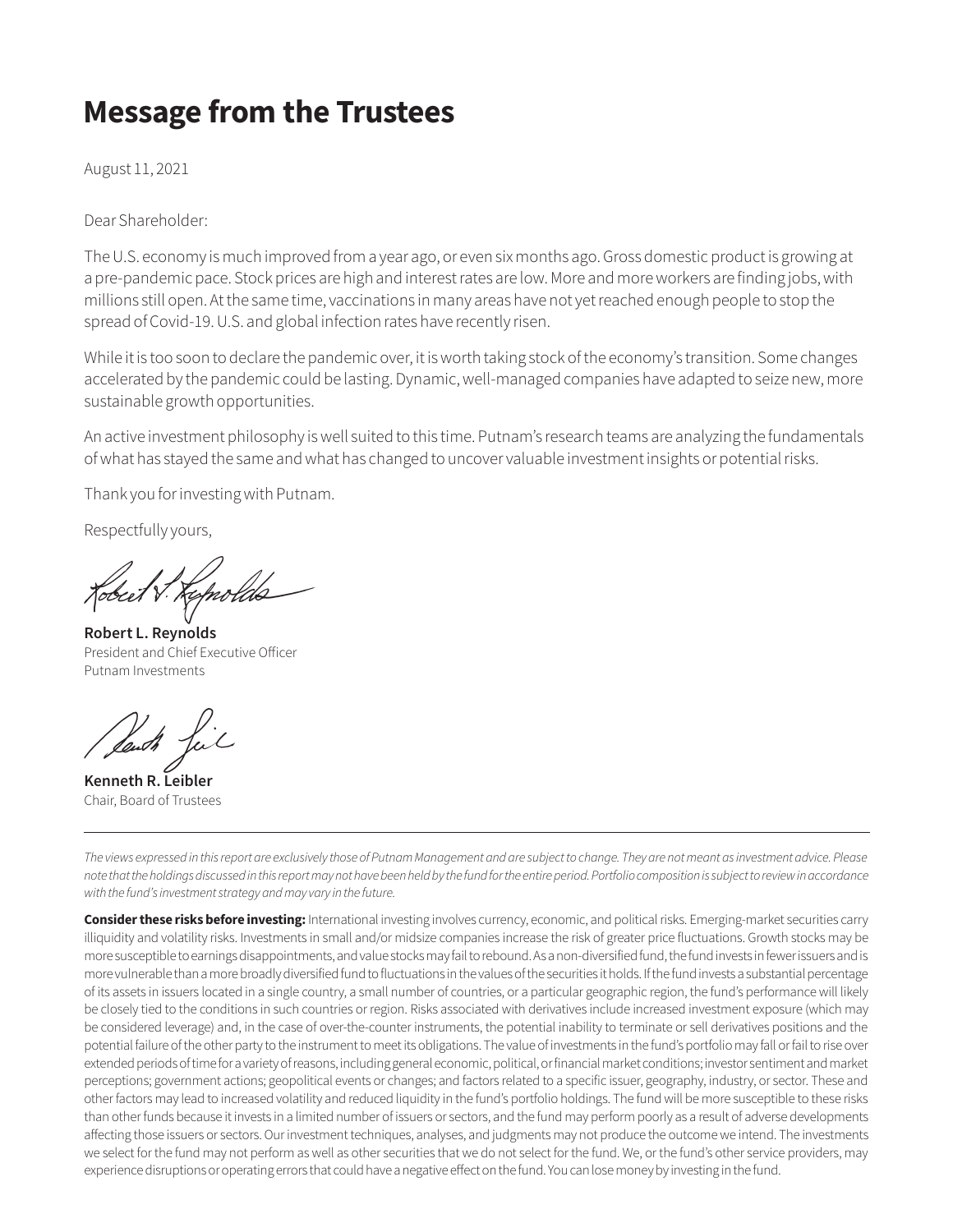#### **Investment objective**

Capital appreciation

**Net asset value** June 30, 2021

**Class IA: \$23.49 Class IB: \$23.23**

# **Total return at net asset value**

| (as of 6/30/21) | Class IA<br>shares* | Class IB<br>shares <sup>t</sup> | <b>MSCIACWI</b><br>ex-USA<br>Index $(ND)^{\ddagger}$ | <b>MSCI World</b><br>$Index (ND)$ –<br><b>MSCI ACWI</b><br>ex-USA (ND)<br>Linked<br><b>Benchmark</b> |
|-----------------|---------------------|---------------------------------|------------------------------------------------------|------------------------------------------------------------------------------------------------------|
| 6 months        | 13.18%              | 13.02%                          | 9.16%                                                | 12.23%                                                                                               |
| 1 year          | 34.76               | 34.34                           | 35.72                                                | 38.03                                                                                                |
| 5 years         | 86.55               | 84.14                           | 69.10                                                | 98.19                                                                                                |
| Annualized      | 13.28               | 12.99                           | 11.08                                                | 14.66                                                                                                |
| 10 years        | 147.58              | 141.47                          | 69.97                                                | 173.16                                                                                               |
| Annualized      | 9.49                | 9.22                            | 5.45                                                 | 10.57                                                                                                |
| l ife           | 744.78              | 689.95                          |                                                      | 892.20                                                                                               |
| Annualized      | 7.09                | 6.86                            |                                                      | 7.66                                                                                                 |

For a portion of the periods, the fund had expense limitations, without which returns would have been lower.

As of April 30, 2021, the MSCI ACWI ex-USA Index (ND) replaced the MSCI World Index (ND) as the primary benchmark for this fund. In Putnam Investment Management, LLC's opinion, the securities tracked by the MSCI ACWI ex-USA Index (ND) more accurately reflect the types of securities that generally will be held by the fund.

Before April 30, 2021, the fund was managed with a materially different investment strategy and may have achieved materially different performance results under its current investment strategy from that shown for periods before this date.

\*Class inception date: May 1, 1990.

†Class inception date: April 30, 1998.

‡The fund's primary benchmark, the MSCI ACWI ex-USA Index (ND), was introduced on 12/31/00, which post-dates the inception of the fund's class IA shares.

The MSCI ACWI ex-USA Index (ND) is a free float-adjusted market capitalization index that is designed to measure non-U.S.-developed and emerging-markets equity market performance. Calculated with net dividends (ND), this total return index reflects the reinvestment of dividends after the deduction of withholding taxes, using a tax rate applicable to non-resident institutional investors who do not benefit from double taxation treaties.

The MSCI World Index (ND) is an unmanaged index of equity securities from developed countries. Calculated with net dividends (ND), this total return index reflects the reinvestment of dividends after the deduction of withholding taxes, using a tax rate applicable to non-resident institutional investors who do not benefit from double taxation treaties.

The MSCI World Index (ND) — MSCI ACWI ex-USA Index (ND) Linked Benchmark represents combined performance of the MSCI World Index (ND) from the inception date of the fund, May 1, 1990, through April 29, 2021, and performance of the MSCI ACWI ex-USA Index (ND) from April 30, 2021 and thereafter.

**Data represent past performance. Past performance does not guarantee future results. More recent returns may be less or more than those shown. Investment return and principal value will fluctuate, and you may have a gain or a loss when you sell your shares. Performance information does not reflect any deduction for taxes a shareholder may owe on fund distributions or on the redemption of fund shares. All total return figures are at net asset value and exclude contract charges and expenses, which are added to the variable annuity contracts to determine total return at unit value. Had these charges and expenses been reflected, performance would have been lower. Performance of class IB shares before their inception is derived from the historical performance of class IA shares, adjusted to reflect the higher operating expenses applicable to such shares. For more recent performance, contact your variable annuity provider who can provide you with performance that reflects the charges and expenses at your contract level.**

**Portfolio composition**



Allocations are shown as a percentage of the fund's net assets. Cash and net other assets, if any, represent the market value weights of cash, derivatives, short-term securities, and other unclassified assets in the portfolio. Summary information may differ from the information in the portfolio schedule notes included in the financial statements due to the inclusion of derivative securities, any interest accruals, the exclusion of as-of trades, if any, and rounding. Holdings and allocations may vary over time.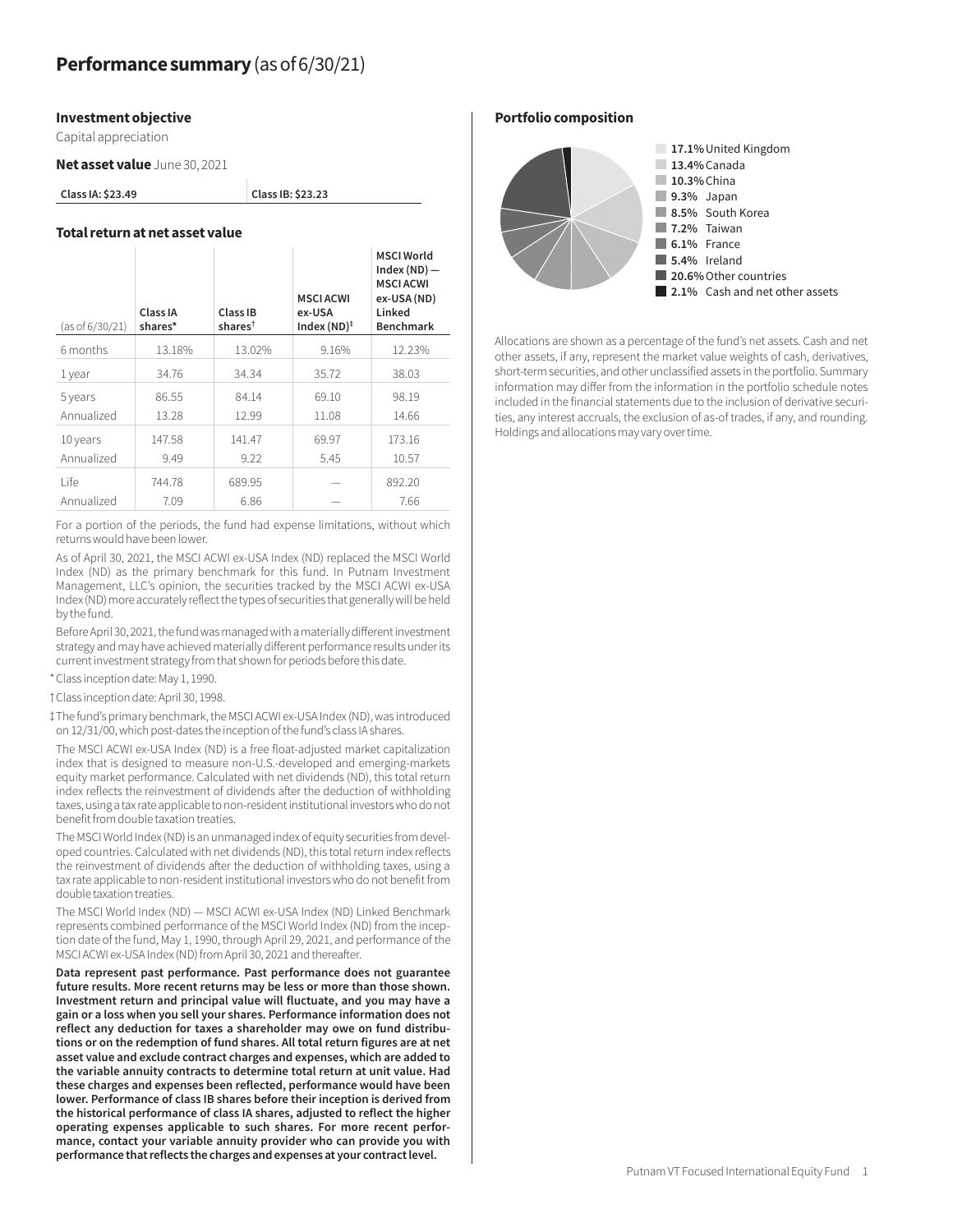# **Understanding your fund's expenses**

*As an investor in a variable annuity product that invests in a registered investment company, you pay ongoing expenses, such as management fees, distribution fees (12b-1 fees), and other expenses. In the most recent six-month period, your fund's expenses were limited; had expenses not been limited, they would have been higher. Using the following information, you can estimate how these expenses affect your investment and compare them with the expenses of other funds. You may also pay onetime transaction expenses, which are not shown in this section and would result in higher total expenses. Charges and expenses at the insurance company separate account level are not reflected. For more information, see your fund's prospectus or talk to your financial representative.*

#### **Review your fund's expenses**

The two left-hand columns of the Expenses per \$1,000 table show the expenses you would have paid on a \$1,000 investment in your fund from  $1/1/21$  to  $6/30/21$ . They also show how much a \$1,000 investment would be worth at the close of the period, *assuming actual returns and expenses.* To estimate the ongoing expenses you paid over the period, divide your account value by \$1,000, then multiply the result by the number in the first line for the class of shares you own.

#### **Compare your fund's expenses with those of other funds**

The two right-hand columns of the Expenses per \$1,000 table show your fund's expenses based on a \$1,000 investment, *assuming a hypothetical 5% annualized return.* You can use this information to compare the ongoing expenses (but not transaction expenses or total costs) of investing in the fund with those of other funds. All shareholder reports of mutual funds and funds serving as variable annuity vehicles will provide this information to help you make this comparison. Please note that you cannot use this information to estimate your actual ending account balance and expenses paid during the period.

#### **Expense ratios**

|                                                                       | Class IA | Class IB |
|-----------------------------------------------------------------------|----------|----------|
| Net expenses for the fiscal year ended<br>$12/31/20*$                 | 0.80%    | 1.05%    |
| Total annual operating expenses for the fiscal<br>year ended 12/31/20 | 0.85%    | 1.10%    |
| Annualized expense ratio for the six-month<br>period ended 6/30/21    | 0.82%    |          |

Fiscal year expense information in this table is taken from the most recent prospectus, is subject to change, and may differ from that shown for the annualized expense ratio and in the financial highlights of this report.

Expenses are shown as a percentage of average net assets.

\*Reflects Putnam Management's contractual obligation to limit certain fund expenses through 4/30/22.

#### **Expenses per \$1,000**

|                                     | Expenses and value for a<br>\$1,000 investment, assuming<br>actual returns for the<br>6 months ended 6/30/21 |            | Expenses and value for a<br>\$1,000 investment, assuming<br>a hypothetical 5% annualized<br>return for the 6 months<br>ended 6/30/21 |            |
|-------------------------------------|--------------------------------------------------------------------------------------------------------------|------------|--------------------------------------------------------------------------------------------------------------------------------------|------------|
|                                     | Class IA                                                                                                     | Class IB   | Class IA                                                                                                                             | Class IB   |
| Expenses paid<br>per \$1,000*†      | \$4.33                                                                                                       | \$5.65     | <i><b>S4.11</b></i>                                                                                                                  | \$5.36     |
| Ending value<br>(after<br>expenses) | \$1,131.80                                                                                                   | \$1,130.20 | \$1,020.73                                                                                                                           | \$1,019.49 |

\*Expenses for each share class are calculated using the fund's annualized expense ratio for each class, which represents the ongoing expenses as a percentage of average net assets for the six months ended 6/30/21. The expense ratio may differ for each share class.

†Expenses based on actual returns are calculated by multiplying the expense ratio by the average account value for the period; then multiplying the result by the number of days in the period (181); and then dividing that result by the number of days in the year (365). Expenses based on a hypothetical 5% return are calculated by multiplying the expense ratio by the average account value for the six-month period; then multiplying the result by the number of days in the six-month period (181); and then dividing that result by the number of days in the year (365).

#### **Your fund's managers**



Portfolio Manager **Spencer Morgan, CFA,** joined Putnam in 2010 and has been in the investment industry since 2009.



Portfolio Manager **Karan S. Sodhi, CFA,** served at Putnam from 2000 to 2007 and rejoined the firm in 2010. He has been in the investment industry since 1998.

Your fund's managers also manage other accounts advised by Putnam Management or an affiliate, including retail mutual fund counterparts to the funds in Putnam Variable Trust.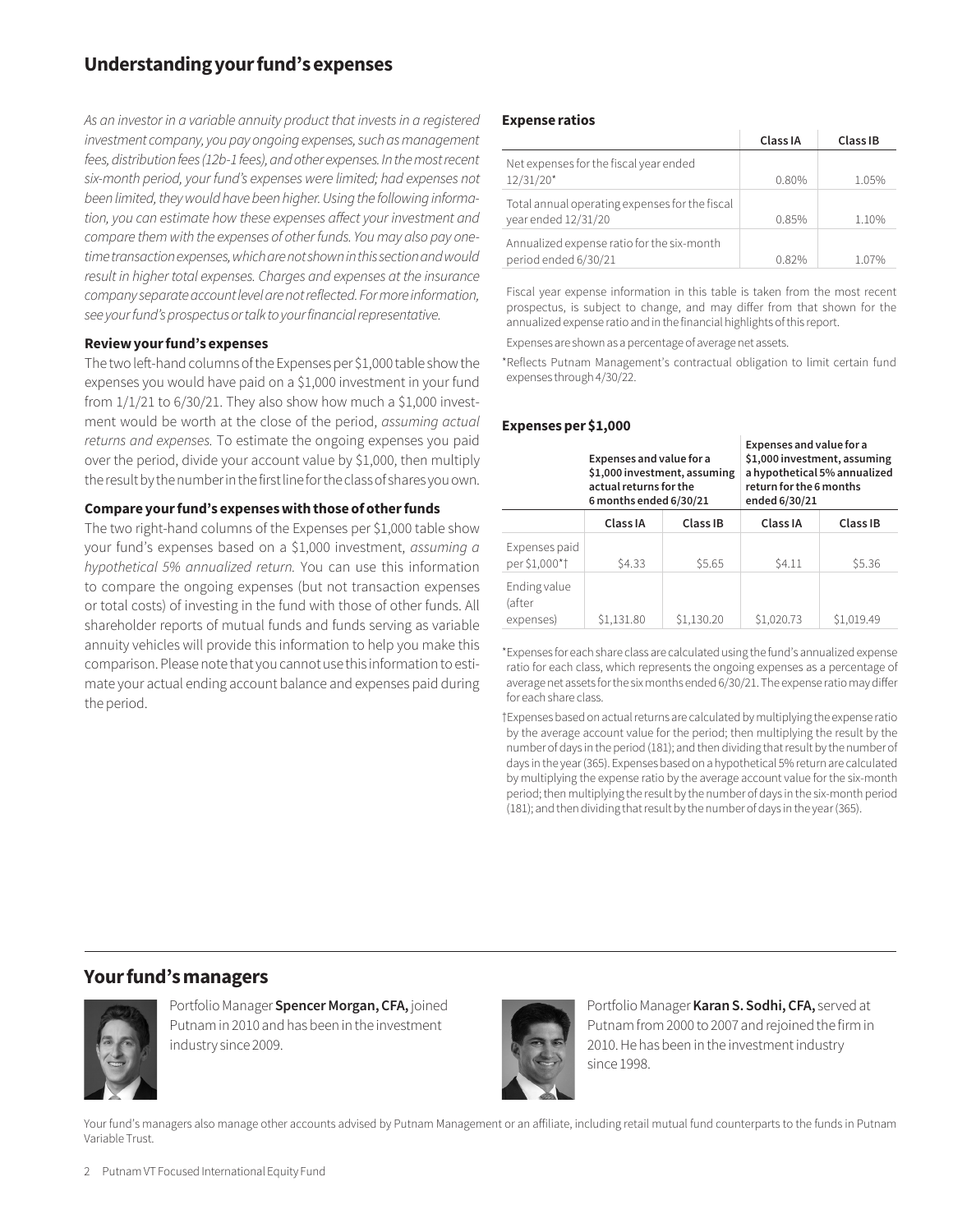# **The fund's portfolio** 6/30/21 (Unaudited)

| COMMON STOCKS (98.1%)*                                                            | <b>Shares</b> | Value                  |
|-----------------------------------------------------------------------------------|---------------|------------------------|
| Aerospace and defense (2.9%)                                                      |               |                        |
| Thales SA (France)                                                                | 63,939        | \$6,523,181            |
|                                                                                   |               | 6,523,181              |
| Airlines (2.8%)                                                                   |               |                        |
| Ryanair Holdings PLC ADR (Ireland) †                                              | 57,220        | 6,191,776              |
| Automobiles (2.0%)                                                                |               | 6,191,776              |
| Bayerische Motoren Werke (BMW) AG (Germany)                                       | 42,767        | 4,528,997              |
| Banks (5.4%)                                                                      |               | 4,528,997              |
| Hana Financial Group, Inc. (South Korea)                                          | 142,243       | 5,816,534              |
| HDFC Bank, Ltd. (India) †                                                         | 313,209       | 6,311,796              |
| Capital markets (6.2%)                                                            |               | 12,128,330             |
| CI Financial Corp. (Canada)                                                       | 427,843       | 7,852,072              |
| London Stock Exchange Group PLC                                                   |               |                        |
| (United Kingdom)                                                                  | 53,902        | 5,942,642              |
| Construction and engineering (1.2%)                                               |               | 13,794,714             |
| Kyudenko Corp. (Japan)                                                            | 85,500        | 2,743,665              |
|                                                                                   |               | 2,743,665              |
| Diversified telecommunication services (4.0%)                                     |               |                        |
| Liberty Global PLC Class C (United Kingdom) †                                     | 329,379       | 8,906,408              |
| Entertainment (2.3%)                                                              |               | 8,906,408              |
| CTS Eventim AG & Co. KGaA (Germany) †                                             | 83,422        | 5,212,960              |
| Food and staples retail (1.7%)                                                    |               | 5,212,960              |
| Jeronimo Martins SGPS SA (Portugal)                                               | 202,563       | 3,694,108              |
|                                                                                   |               | 3,694,108              |
| Health-care equipment and supplies (2.6%)<br>Koninklijke Philips NV (Netherlands) |               |                        |
|                                                                                   | 115,541       | 5,725,345<br>5,725,345 |
| Household durables (5.6%)                                                         |               |                        |
| Berkeley Group Holdings PLC (The) (United Kingdom) 104,998                        |               | 6,673,949              |
| HC Brillant Services GmbH (acquired 8/2/13,                                       |               |                        |
| cost \$4) (Private) (Germany) † ∆∆ F<br>Sony Group Corp. (Japan)                  | 6<br>59,000   | 5<br>5,743,598         |
|                                                                                   |               | 12,417,552             |
| Interactive media and services (3.7%)                                             |               |                        |
| Alphabet, Inc. Class C                                                            | 3,324         | 8,331,008              |
| Internet and direct marketing retail (13.8%)                                      |               | 8,331,008              |
| Alibaba Group Holding, Ltd. (China) †                                             | 425,600       | 12,059,297             |
| JD.com, Inc. Class A (China) †                                                    | 182,500       | 7,178,432              |
| Naspers, Ltd. Class N (South Africa)                                              | 36,822        | 7,731,047              |
| Prosus NV (China)                                                                 | 38,720        | 3,786,383              |
| IT Services (3.1%)                                                                |               | 30,755,159             |
| Capgemini SE (France)                                                             | 36,412        | 6,994,436              |
|                                                                                   |               | 6,994,436              |
| Life sciences tools and services (2.7%)                                           |               |                        |
| ICON PLC (Ireland) † S                                                            | 28,704        | 5,933,404<br>5,933,404 |
| Machinery (2.9%)                                                                  |               |                        |
| MinebeaMitsumi, Inc. (Japan)                                                      | 247,100       | 6,536,990              |
| Media (3.4%)                                                                      |               | 6,536,990              |
| Cogeco Communications, Inc. (Canada)                                              | 78,419        | 7,667,931              |
|                                                                                   |               | 7,667,931              |
| Oil, gas, and consumable fuels (1.9%)                                             |               |                        |
| Reliance Industries, Ltd. (India)                                                 | 150,940       | 4,286,042<br>4,286,042 |
| Personal products (3.5%)                                                          |               |                        |
| Unilever PLC (United Kingdom)                                                     | 133,187       | 7,794,171              |
|                                                                                   |               | 7,794,171              |

| COMMON STOCKS (98.1%)* cont.                         | <b>Shares</b>     | Value         |
|------------------------------------------------------|-------------------|---------------|
| Pharmaceuticals (4.0%)                               |                   |               |
| AstraZeneca PLC (United Kingdom)                     | 74,225            | \$8,915,309   |
| Professional services (3.2%)                         |                   | 8,915,309     |
| Thomson Reuters Corp. (Canada)                       | 71,472            | 7,099,344     |
| Semiconductors and semiconductor equipment (7.2%)    |                   | 7,099,344     |
| Sino-American Silicon Products, Inc. (Taiwan)        | 738,000           | 5,112,032     |
| Taiwan Semiconductor Manufacturing Co., Ltd.         |                   |               |
| (Taiwan)                                             | 518,000           | 11,061,821    |
| Software (3.2%)                                      |                   | 16,173,853    |
| Constellation Software, Inc. (Canada)                | 4,744             | 7,184,925     |
| Technology hardware, storage, and peripherals (2.9%) |                   | 7,184,925     |
| Samsung Electronics Co., Ltd. (South Korea)          | 89,323            | 6,400,893     |
| Thrifts and mortgage finance (0.2%)                  |                   | 6,400,893     |
| Home Capital Group, Inc. (Canada) †                  | 16,139            | 484,326       |
| Trading companies and distributors (2.6%)            |                   | 484,326       |
| ITOCHU Corp. (Japan)                                 | 199,900           | 5,757,955     |
| Wireless telecommunication services (3.1%)           |                   | 5,757,955     |
| SK Telecom Co., Ltd. (South Korea)                   | 23,960            | 6,808,332     |
|                                                      |                   | 6,808,332     |
| Total common stocks (cost \$211,096,449)             |                   | \$218,991,114 |
|                                                      | Principal amount/ |               |
| SHORT-TERM INVESTMENTS (4.9%)*                       | shares            | Value         |
| Putnam Cash Collateral Pool, LLC 0.09% d             | Shares 5,637,300  | \$5,637,300   |

| Total investments (cost \$222,114,366)                                                 |        |                  | \$230,009,022 |
|----------------------------------------------------------------------------------------|--------|------------------|---------------|
| Total short-term investments (cost \$11,017,917)                                       |        |                  | \$11,017,908  |
| U.S. Treasury Bills 0.011%, $7/6/21 \# \Delta$                                         |        | 300,000          | 299,998       |
| U.S. Treasury Bills 0.021%, $9/2/21 \# \Delta$                                         |        | 100,000          | 99.991        |
| U.S. Treasury Bills 0.022%, 8/3/21 A                                                   |        | \$100,000        | 99,996        |
| State Street Institutional U.S. Government<br>Money Market Fund, Premier Class 0.03% P | Shares | 110.000          | 110,000       |
| Putnam Short Term Investment Fund<br>Class P0.09% $L$                                  |        | Shares 4,770,623 | 4,770,623     |
| Putnam Cash Collateral Pool, LLC 0.09% d                                               |        | Shares 5,637,300 | \$5,637,300   |

#### **Key to holding's abbreviations**

ADR American Depository Receipts: represents ownership of foreign securities on deposit with a custodian bank

#### **Notes to the fund's portfolio**

Unless noted otherwise, the notes to the fund's portfolio are for the close of the fund's reporting period, which ran from January 1, 2021 through June 30, 2021 (the reporting period). Within the following notes to the portfolio, references to "Putnam Management" represent Putnam Investment Management, LLC, the fund's manager, an indirect wholly-owned subsidiary of Putnam Investments, LLC and references to "ASC 820" represent Accounting Standards Codification 820 *Fair Value Measurements and Disclosures*.

- \* Percentages indicated are based on net assets of \$223,320,745.
- † This security is non-income-producing.
- ∆∆ This security is restricted with regard to public resale. The total fair value of this security and any other restricted securities (excluding 144A securities), if any, held at the close of the reporting period was \$5, or less than 0.1% of net assets.
- # This security, in part or in entirety, was pledged and segregated with the broker to cover margin requirements for futures contracts at the close of the reporting period. Collateral at period end totaled \$266,998 and is included in Investments in securities on the Statement of assets and liabilities (Notes 1 and 8).
- ∆ This security, in part or in entirety, was pledged and segregated with the custodian for collateral on certain derivative contracts at the close of the reporting period. Collateral at period end totaled \$204,992 and is included in Investments in securities on the Statement of assets and liabilities (Notes 1 and 8).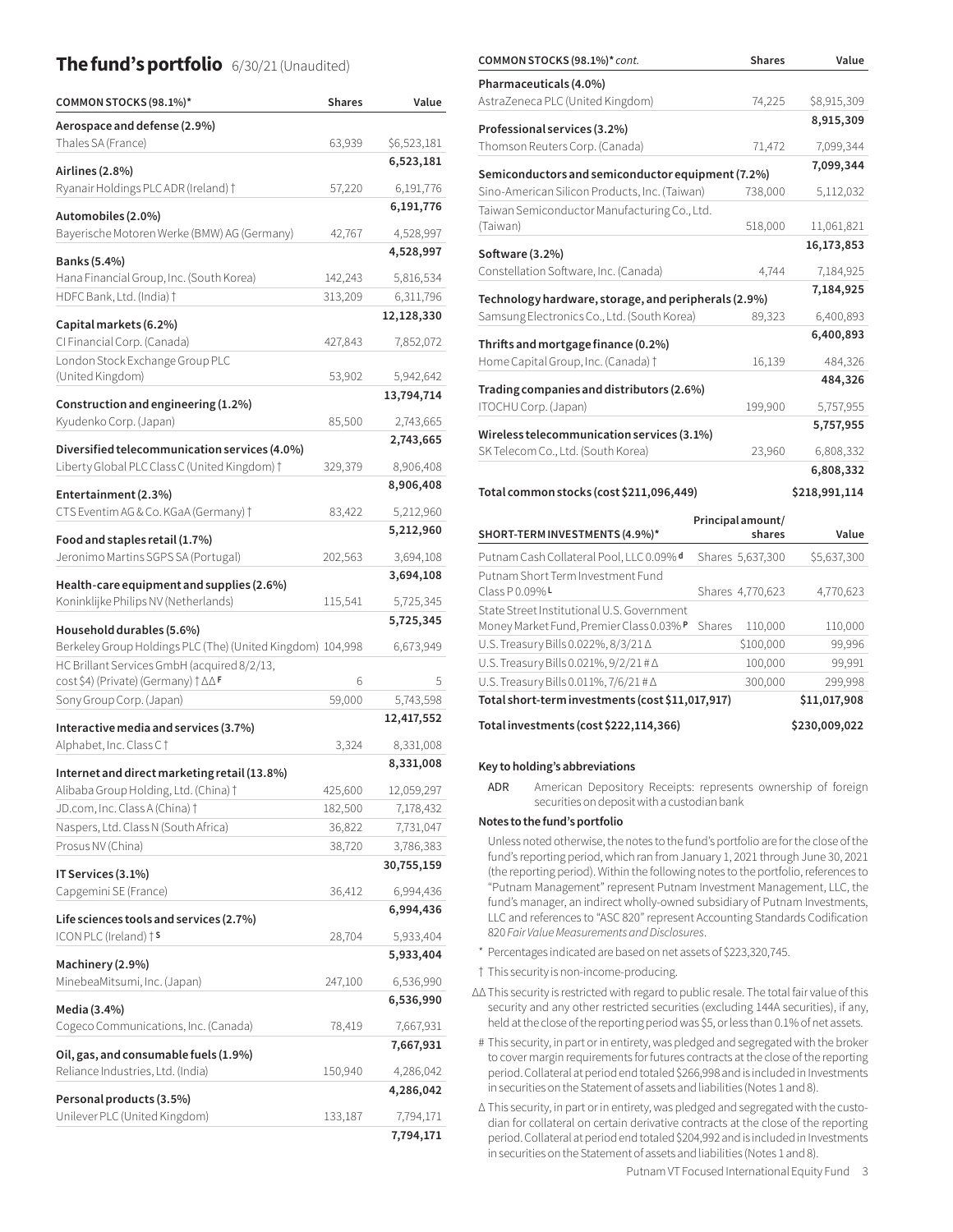- **<sup>d</sup>** Affiliated company. See Notes 1 and 5 to the financial statements regarding securities lending. The rate quoted in the security description is the annualized 7-day yield of the fund at the close of the reporting period.
- **<sup>F</sup>** This security is valued by Putnam Management at fair value following procedures approved by the Trustees. Securities are classified as Level 3 for ASC 820 based on the securities' valuation inputs (Note 1).
- **<sup>L</sup>** Affiliated company (Note 5). The rate quoted in the security description is the annualized 7-day yield of the fund at the close of the reporting period.
- **<sup>P</sup>** This security was pledged, or purchased with cash that was pledged, to the fund for collateral on certain derivative contracts. The rate quoted in the security description is the annualized 7-day yield of the fund at the close of the reporting period.
- **<sup>S</sup>** Security on loan, in part or in entirety, at the close of the reporting period (Note 1).

At the close of the reporting period, the fund maintained liquid assets totaling \$424,444 to cover certain derivative contracts.

Unless otherwise noted, the rates quoted in Short-term investments security descriptions represent the weighted average yield to maturity.

The dates shown on debt obligations are the original maturity dates.

#### **DIVERSIFICATION BY COUNTRY**

Distribution of investments by country of risk at the close of the reporting period, excluding collateral received, if any (as a percentage of Portfolio Value):

| United Kingdom       | 17.0% | France       | $6.0\%$ |
|----------------------|-------|--------------|---------|
| Canada               | 13.5  | Ireland      | 5.4     |
| China                | 10.3  | India        | 4.7     |
| Japan                | 9.3   | Germany      | 4.3     |
| South Korea          | 8.5   | South Africa | 3.4     |
| Taiwan               | 72    | Netherlands  | 2.6     |
| <b>United States</b> | 61    | Portugal     | 17      |
|                      |       | Total        | 100.0%  |

|                                        | FORWARD CURRENCY CONTRACTS at 6/30/21 (aggregate face value \$50,255,871) (Unaudited) |                   |                  |           |                         | Unrealized                      |
|----------------------------------------|---------------------------------------------------------------------------------------|-------------------|------------------|-----------|-------------------------|---------------------------------|
| Counterparty                           | Currency                                                                              | Contract<br>type* | Delivery<br>date | Value     | Aggregate<br>face value | appreciation/<br>(depreciation) |
| <b>Barclays Bank PLC</b>               |                                                                                       |                   |                  |           |                         |                                 |
|                                        | Canadian Dollar                                                                       | Buy               | 7/21/21          | \$653,751 | \$644,595               | \$9,156                         |
|                                        | Canadian Dollar                                                                       | Sell              | 7/21/21          | 653,752   | 658,834                 | 5,082                           |
| Citibank, N.A.                         |                                                                                       |                   |                  |           |                         |                                 |
|                                        | Canadian Dollar                                                                       | Buy               | 7/21/21          | 2,223,110 | 2,240,491               | (17, 381)                       |
|                                        | Canadian Dollar                                                                       | Sell              | 7/21/21          | 2,223,110 | 2,191,045               | (32,065)                        |
| Goldman Sachs International            |                                                                                       |                   |                  |           |                         |                                 |
|                                        | Canadian Dollar                                                                       | Buy               | 7/21/21          | 586,957   | 591,546                 | (4,589)                         |
|                                        | Canadian Dollar                                                                       | Sell              | 7/21/21          | 586,957   | 578,588                 | (8,369)                         |
| HSBC Bank USA, National Association    |                                                                                       |                   |                  |           |                         |                                 |
|                                        | Canadian Dollar                                                                       | Buy               | 7/21/21          | 7,971,267 | 8,033,662               | (62, 395)                       |
|                                        | Canadian Dollar                                                                       | Sell              | 7/21/21          | 7,971,267 | 7,857,574               | (113, 693)                      |
| Morgan Stanley & Co. International PLC |                                                                                       |                   |                  |           |                         |                                 |
|                                        | Canadian Dollar                                                                       | Buy               | 7/21/21          | 2,934,137 | 2,939,020               | (4,883)                         |
|                                        | Canadian Dollar                                                                       | Sell              | 7/21/21          | 2,934,137 | 2,897,837               | (36, 300)                       |
| <b>NatWest Markets PLC</b>             |                                                                                       |                   |                  |           |                         |                                 |
|                                        | Australian Dollar                                                                     | Buy               | 7/21/21          | 2,889,540 | 2,942,591               | (53,051)                        |
|                                        | Australian Dollar                                                                     | Sell              | 7/21/21          | 2,889,540 | 2,976,839               | 87,299                          |
| State Street Bank and Trust Co.        |                                                                                       |                   |                  |           |                         |                                 |
|                                        | Canadian Dollar                                                                       | Buy               | 7/21/21          | 2,955,031 | 2,965,376               | (10, 345)                       |
|                                        | Canadian Dollar                                                                       | Sell              | 7/21/21          | 2,955,031 | 2,913,165               | (41, 866)                       |
|                                        | Israeli Shekel                                                                        | Buy               | 7/21/21          | 432,283   | 428,044                 | 4,239                           |
|                                        | Israeli Shekel                                                                        | Sell              | 7/21/21          | 432,282   | 434,775                 | 2,493                           |
| <b>UBSAG</b>                           |                                                                                       |                   |                  |           |                         |                                 |
|                                        | Canadian Dollar                                                                       | Buy               | 7/21/21          | 2,586,852 | 2,607,037               | (20, 185)                       |
|                                        | Canadian Dollar                                                                       | Sell              | 7/21/21          | 2,586,852 | 2,549,816               | (37,036)                        |
| WestPac Banking Corp.                  |                                                                                       |                   |                  |           |                         |                                 |
|                                        | Canadian Dollar                                                                       | Buy               | 7/21/21          | 1,908,577 | 1,923,552               | (14, 975)                       |
|                                        | Canadian Dollar                                                                       | Sell              | 7/21/21          | 1,908,577 | 1,881,484               | (27,093)                        |
| Unrealized appreciation                |                                                                                       |                   |                  |           |                         | 108,269                         |
| Unrealized (depreciation)              |                                                                                       |                   |                  |           |                         | (484, 226)                      |
| Total                                  |                                                                                       |                   |                  |           |                         | \$(375,957)                     |

\* The exchange currency for all contracts listed is the United States Dollar.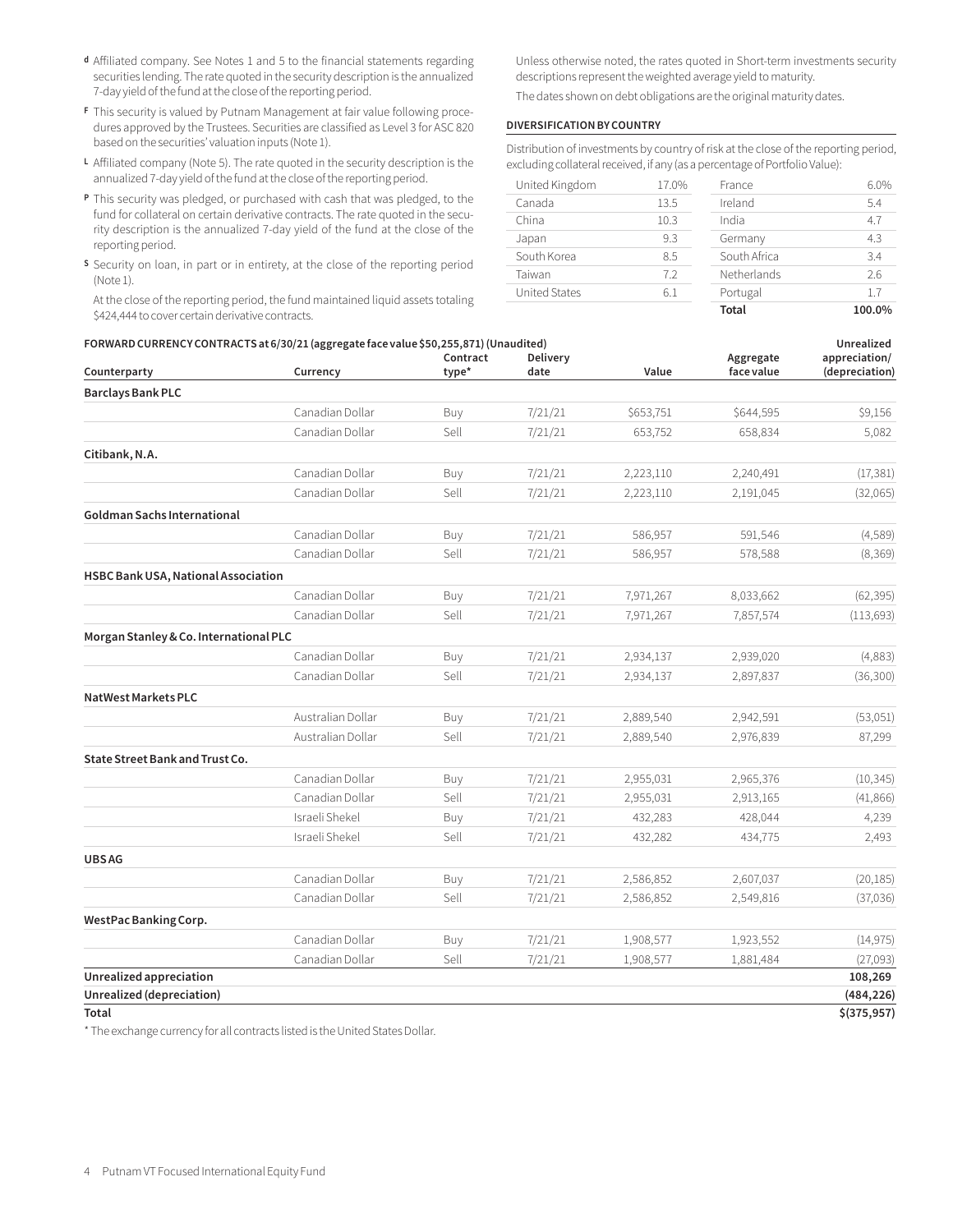| FUTURES CONTRACTS OUTSTANDING at 6/30/21 (Unaudited) | Number of<br>contracts | Notional<br>amount | Value       | Expiration<br>date | Unrealized<br>appreciation/<br>(depreciation) |
|------------------------------------------------------|------------------------|--------------------|-------------|--------------------|-----------------------------------------------|
| MSCI EAFE Index (Long)                               | 31                     | \$3,605,784        | \$3,571,355 | Sep-21             | \$ (54, 628)                                  |
| Unrealized appreciation                              |                        |                    |             |                    |                                               |
| Unrealized (depreciation)                            |                        |                    |             |                    | (54, 628)                                     |
| Total                                                |                        |                    |             |                    | \$ (54, 628)                                  |

ASC 820 establishes a three-level hierarchy for disclosure of fair value measurements. The valuation hierarchy is based upon the transparency of inputs to the valuation of the fund's investments. The three levels are defined as follows:

Level 1: Valuations based on quoted prices for identical securities in active markets.

Level 2: Valuations based on quoted prices in markets that are not active or for which all significant inputs are observable, either directly or indirectly.

Level 3: Valuations based on inputs that are unobservable and significant to the fair value measurement.

The following is a summary of the inputs used to value the fund's net assets as of the close of the reporting period:

|                            | <b>Valuation inputs</b> |                 |         |  |  |
|----------------------------|-------------------------|-----------------|---------|--|--|
| Investments in securities: | Level 1                 | Level 2         | Level 3 |  |  |
| Common stocks*:            |                         |                 |         |  |  |
| Communication services     | \$36,926,639            | $s-$            | $S-$    |  |  |
| Consumer discretionary     | 47,701,703              |                 | Ċ.      |  |  |
| Consumer staples           | 11,488,279              | $\qquad \qquad$ |         |  |  |
| Energy                     | 4,286,042               |                 |         |  |  |
| Financials                 | 26,407,370              |                 |         |  |  |
| Health care                | 20,574,058              |                 |         |  |  |
| Industrials                | 34,852,911              | $\qquad \qquad$ |         |  |  |
| Information technology     | 36,754,107              |                 |         |  |  |
| <b>Total common stocks</b> | 218,991,109             |                 | 5       |  |  |
| Short-term investments     | 110,000                 | 10,907,908      |         |  |  |
| <b>Totals by level</b>     | \$219,101,109           | \$10,907,908    | \$5     |  |  |

|                              | <b>Valuation inputs</b> |                 |         |
|------------------------------|-------------------------|-----------------|---------|
| Other financial instruments: | Level 1                 | Level 2         | Level 3 |
| Forward currency contracts   | $\sim$                  | $$$ (375,957)   |         |
| Futures contracts            | (54, 628)               | $\qquad \qquad$ |         |
| Totals by level              | \$ (54, 628)            | \$(375, 957)    |         |

\* Common stock classifications are presented at the sector level, which may differ from the fund's portfolio presentation.

At the start and close of the reporting period, Level 3 investments in securities represented less than 1% of the fund's net assets and were not considered a significant portion of the fund's portfolio.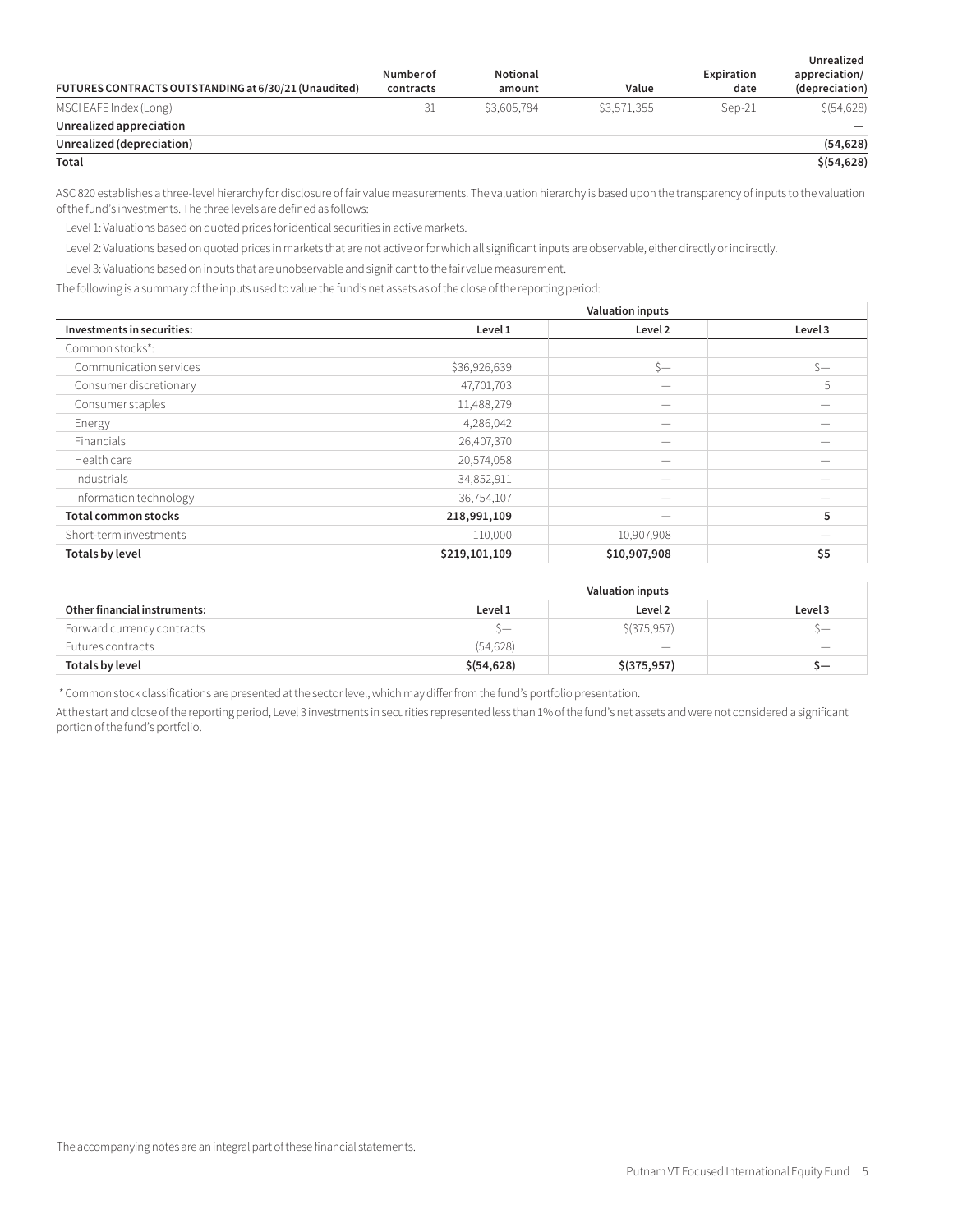# **Statement of assets and liabilities**

6/30/21 (Unaudited)

#### **Assets**

| Investment in securities, at value, including \$5,333,118 of securities on loan (Notes 1 and 8):                    |               |
|---------------------------------------------------------------------------------------------------------------------|---------------|
| Unaffiliated issuers (identified cost \$211,706,443)                                                                | \$219,601,099 |
| Affiliated issuers (identified cost \$10,407,923) (Notes 1 and 5)                                                   | 10,407,923    |
| Cash                                                                                                                | 11            |
| Foreign currency (cost \$4,144) (Note 1)                                                                            | 4,040         |
| Dividends, interest and other receivables                                                                           | 314,466       |
| Foreign tax reclaim                                                                                                 | 115,512       |
| Receivable for shares of the fund sold                                                                              | 1,460         |
| Unrealized appreciation on forward currency contracts (Note 1)                                                      | 108,269       |
| <b>Total assets</b>                                                                                                 | 230,552,780   |
| Liabilities                                                                                                         |               |
|                                                                                                                     |               |
| Payable for investments purchased                                                                                   | 363,699       |
| Payable for shares of the fund repurchased                                                                          | 139,959       |
| Payable for compensation of Manager (Note 2)                                                                        | 98,005        |
| Payable for custodian fees (Note 2)                                                                                 | 11,345        |
| Payable for investor servicing fees (Note 2)                                                                        | 26,052        |
| Payable for Trustee compensation and expenses (Note 2)                                                              | 270,383       |
| Payable for administrative services (Note 2)                                                                        | 655           |
| Payable for distribution fees (Note 2)                                                                              | 5,394         |
| Unrealized depreciation on forward currency contracts (Note 1)                                                      | 484,226       |
| Payable for variation margin on futures contracts (Note 1)                                                          | 27,544        |
| Collateral on securities loaned, at value (Note 1)                                                                  | 5,637,300     |
| Collateral on certain derivative contracts, at value (Notes 1 and 8)                                                | 110,000       |
| Other accrued expenses                                                                                              | 57,473        |
| <b>Total liabilities</b>                                                                                            | 7,232,035     |
| Net assets                                                                                                          | \$223,320,745 |
| Represented by                                                                                                      |               |
| Paid-in capital (Unlimited shares authorized) (Notes 1 and 4)                                                       | \$147,978,076 |
| Total distributable earnings (Note 1)                                                                               | 75,342,669    |
| Total - Representing net assets applicable to capital shares outstanding                                            | \$223,320,745 |
| Computation of net asset value Class IA                                                                             |               |
| Net assets                                                                                                          | \$197,365,955 |
| Number of shares outstanding                                                                                        | 8,403,857     |
| Net asset value, offering price and redemption price per share (net assets divided by number of shares outstanding) | \$23.49       |
| Computation of net asset value Class IB                                                                             |               |
| Net assets                                                                                                          | \$25,954,790  |
| Number of shares outstanding                                                                                        | 1,117,322     |
| Net asset value, offering price and redemption price per share (net assets divided by number of shares outstanding) | \$23.23       |
|                                                                                                                     |               |

The accompanying notes are an integral part of these financial statements.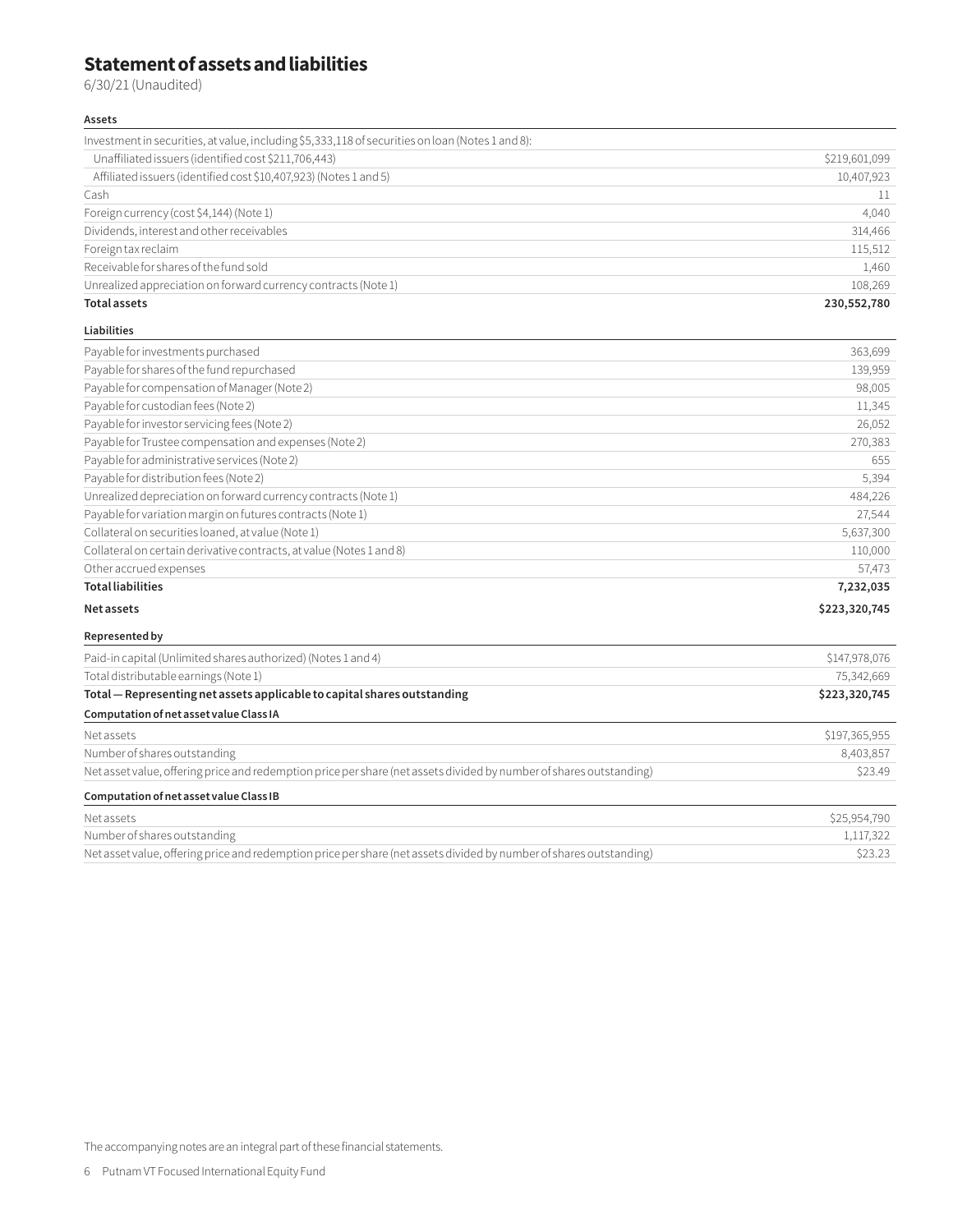# **Statement of operations**

Six months ended 6/30/21 (Unaudited)

| <b>Investment income</b> |  |
|--------------------------|--|
|--------------------------|--|

| Dividends (net of foreign tax of \$125,040)                                                     | \$1,557,019    |
|-------------------------------------------------------------------------------------------------|----------------|
| Interest (including interest income of \$1,209 from investments in affiliated issuers) (Note 5) | 1,341          |
| Securities lending (net of expenses) (Notes 1 and 5)                                            | 602            |
| <b>Total investment income</b>                                                                  | 1,558,962      |
| <b>Expenses</b>                                                                                 |                |
| Compensation of Manager (Note 2)                                                                | 738,708        |
| Investor servicing fees (Note 2)                                                                | 76,495         |
| Custodian fees (Note 2)                                                                         | 6,809          |
| Trustee compensation and expenses (Note 2)                                                      | 4,780          |
| Distribution fees (Note 2)                                                                      | 31,974         |
| Administrative services (Note 2)                                                                | 1,939          |
| Other                                                                                           | 116,396        |
| Fees waived and reimbursed by Manager (Note 2)                                                  | (54, 185)      |
| <b>Total expenses</b>                                                                           | 922,916        |
| Expense reduction (Note 2)                                                                      | (10)           |
| Net expenses                                                                                    | 922,906        |
| Net investment income                                                                           | 636,056        |
| Realized and unrealized gain (loss)                                                             |                |
| Net realized gain (loss) on:                                                                    |                |
| Securities from unaffiliated issuers (Notes 1 and 3)                                            | 68,538,780     |
| Foreign currency transactions (Note 1)                                                          | (26, 966)      |
| Forward currency contracts (Note 1)                                                             | (797, 454)     |
| Futures contracts (Note 1)                                                                      | 48,436         |
| Total net realized gain                                                                         | 67,762,796     |
| Change in net unrealized appreciation (depreciation) on:                                        |                |
| Securities from unaffiliated issuers                                                            | (41, 209, 063) |
| Assets and liabilities in foreign currencies                                                    | (6, 712)       |
| Forward currency contracts                                                                      | (310, 036)     |
| Futures contracts                                                                               | (54, 628)      |
| Total change in net unrealized depreciation                                                     | (41,580,439)   |
| Net gain on investments                                                                         | 26,182,357     |
| Net increase in net assets resulting from operations                                            | \$26,818,413   |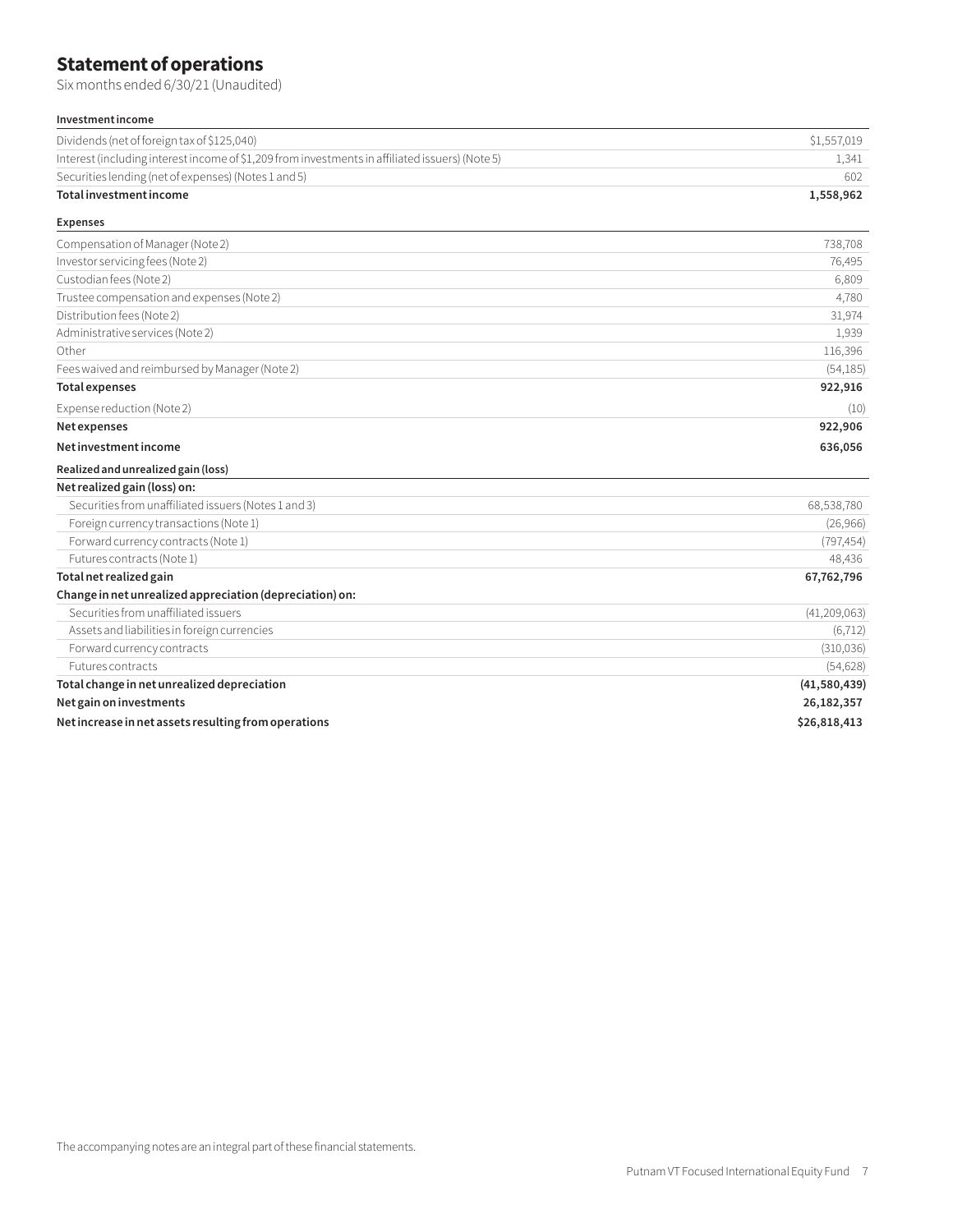# **Statement of changes in net assets**

|                                                                                                                      | Six months<br>ended<br>$6/30/21*$ | Year ended<br>12/31/20 |
|----------------------------------------------------------------------------------------------------------------------|-----------------------------------|------------------------|
| Increase (decrease) in net assets                                                                                    |                                   |                        |
| Operations:                                                                                                          |                                   |                        |
| Net investment income                                                                                                | \$636,056                         | \$1,180,363            |
| Net realized gain on investments and foreign currency transactions                                                   | 67,762,796                        | 6,081,956              |
| Change in net unrealized appreciation (depreciation) of investments and assets and liabilities in foreign currencies | (41,580,439)                      | 11,019,839             |
| Net increase in net assets resulting from operations                                                                 | 26,818,413                        | 18,282,158             |
| Distributions to shareholders (Note 1):                                                                              |                                   |                        |
| From ordinary income                                                                                                 |                                   |                        |
| Net investment income                                                                                                |                                   |                        |
| Class IA                                                                                                             | (1,893,185)                       | (679, 382)             |
| Class IB                                                                                                             | (195, 471)                        | (40, 544)              |
| Net realized short-term gain on investments                                                                          |                                   |                        |
| Class IA                                                                                                             | $\qquad \qquad$                   | (45,904)               |
| Class IB                                                                                                             |                                   | (6,539)                |
| From net realized long-term gain on investments                                                                      |                                   |                        |
| Class IA                                                                                                             | (4,982,067)                       | (1, 395, 487)          |
| Class IB                                                                                                             | (670, 187)                        | (198, 799)             |
| Decrease from capital share transactions (Note 4)                                                                    | (5,412,165)                       | (22, 162, 309)         |
| Total increase (decrease) in net assets                                                                              | 13,665,338                        | (6, 246, 806)          |
| Net assets:                                                                                                          |                                   |                        |
| Beginning of period                                                                                                  | 209,655,407                       | 215,902,213            |
| End of period                                                                                                        | \$223,320,745                     | \$209,655,407          |

\* Unaudited.

The accompanying notes are an integral part of these financial statements.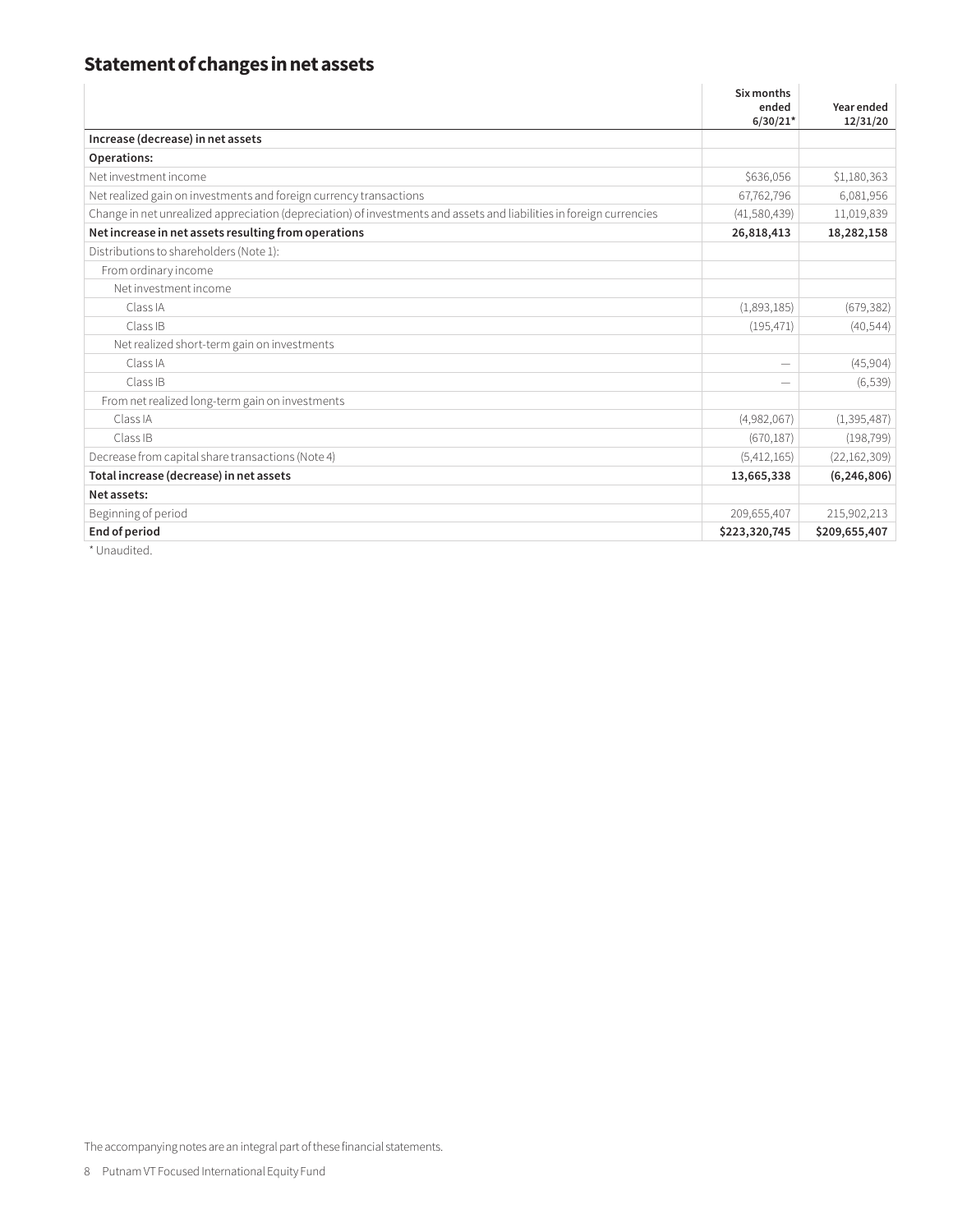### **Financial highlights** (For a common share outstanding throughout the period)

| <b>INVESTMENT OPERATIONS:</b> |                                     |                                           |                                                            |                                  |                            | <b>LESS DISTRIBUTIONS:</b>            |                            |                               |                                        | RATIOS AND SUPPLEMENTAL DATA:              |                                                       |                                                                    |                        |
|-------------------------------|-------------------------------------|-------------------------------------------|------------------------------------------------------------|----------------------------------|----------------------------|---------------------------------------|----------------------------|-------------------------------|----------------------------------------|--------------------------------------------|-------------------------------------------------------|--------------------------------------------------------------------|------------------------|
| Period ended                  | Netasset value, beginning of period | Net investment income (loss) <sup>a</sup> | gain(loss)<br>Net realized and unrealized<br>oninvestments | Total from investment operations | From net investment income | From net realized gain on investments | <b>Total distributions</b> | Netasset value, end of period | Total return at net asset value (%)b,c | Netassets, end of period<br>(in thousands) | Ratio of expenses to average<br>$net assets (96)$ b,d | Ratio of net investment income (loss)<br>to average net assets (%) | Portfolio turnover (%) |
| Class IA                      |                                     |                                           |                                                            |                                  |                            |                                       |                            |                               |                                        |                                            |                                                       |                                                                    |                        |
| 6/30/211                      | \$21.54                             | .07                                       | 2.71                                                       | 2.78                             | (.23)                      | (.60)                                 | (.83)                      | \$23.49                       | 13.18*                                 | \$197,366                                  | $.41*$ e                                              | $.31*$ e                                                           | $100*$                 |
| 12/31/20                      | 19.83                               | .12                                       | 1.82                                                       | 1.94                             | (.07)                      | (.16)                                 | (.23)                      | 21.54                         | 10.32                                  | 184,208                                    | .80 <sup>e</sup>                                      | .64e                                                               | 58                     |
| 12/31/19                      | 17.04                               | .11                                       | 4.28                                                       | 4.39                             | $-\mathsf{f}$              | (1.60)                                | (1.60)                     | 19.83                         | 26.92                                  | 188,825                                    | .86 <sub>e,g</sub>                                    | .58 <sub>e,g</sub>                                                 | 42                     |
| 12/31/18                      | 19.52                               | .09                                       | (2.46)                                                     | (2.37)                           | (.11)                      | $\overline{\phantom{m}}$              | (.11)                      | 17.04                         | (12.21)                                | 119,948                                    | .87                                                   | .47                                                                | 53                     |
| 12/31/17                      | 15.42                               | .12                                       | 4.25                                                       | 4.37                             | (.27)                      | $\overline{\phantom{m}}$              | (.27)                      | 19.52                         | 28.71                                  | 152,601                                    | .87                                                   | .67                                                                | 75                     |
| 12/31/16                      | 15.42                               | .13                                       | .07                                                        | .20                              | (.20)                      | $\overline{\phantom{m}}$              | (.20)                      | 15.42                         | 1.37                                   | 133,781                                    | .88h                                                  | .85h                                                               | 54                     |
| Class IB                      |                                     |                                           |                                                            |                                  |                            |                                       |                            |                               |                                        |                                            |                                                       |                                                                    |                        |
| 6/30/21†                      | \$21.29                             | .04                                       | 2.68                                                       | 2.72                             | (.18)                      | (.60)                                 | (.78)                      | \$23.23                       | 13.02*                                 | \$25,955                                   | $.53*$ e                                              | $.18*$ e                                                           | $100*$                 |
| 12/31/20                      | 19.59                               | .07                                       | 1.82                                                       | 1.89                             | (.03)                      | (.16)                                 | (.19)                      | 21.29                         | 10.07                                  | 25,447                                     | 1.05 <sup>e</sup>                                     | .39e                                                               | 58                     |
| 12/31/19                      | 16.89                               | .06                                       | 4.24                                                       | 4.30                             | $\overline{\phantom{0}}$   | (1.60)                                | (1.60)                     | 19.59                         | 26.60                                  | 27,077                                     | $1.11$ e,g                                            | .32 <sub>e,g</sub>                                                 | 42                     |
| 12/31/18                      | 19.35                               | .04                                       | (2.44)                                                     | (2.40)                           | (.06)                      | $\overline{\phantom{m}}$              | (.06)                      | 16.89                         | (12.43)                                | 16,242                                     | 1.12                                                  | .22                                                                | 53                     |
| 12/31/17                      | 15.29                               | .07                                       | 4.22                                                       | 4.29                             | (.23)                      | $\overline{\phantom{m}}$              | (.23)                      | 19.35                         | 28.38                                  | 19,874                                     | 1.12                                                  | .43                                                                | 75                     |
| 12/31/16                      | 15.29                               | .09                                       | .07                                                        | .16                              | (.16)                      | $\overline{\phantom{0}}$              | (.16)                      | 15.29                         | 1.07                                   | 16,954                                     | 1.13h                                                 | .59h                                                               | 54                     |

Before April 30, 2021, the fund was managed with a materially different investment strategy and may have achieved materially different performance results under its current investment strategy from that shown for periods before this date.

\* Not annualized.

† Unaudited.

**<sup>a</sup>** Per share net investment income (loss) has been determined on the basis of the weighted average number of shares outstanding during the period.

**<sup>b</sup>** The charges and expenses at the insurance company separate account level are not reflected.

**<sup>c</sup>** Total return assumes dividend reinvestment.

**<sup>d</sup>** Includes amounts paid through expense offset and/or brokerage/service arrangements, if any (Note 2). Also excludes acquired fund fees and expenses, if any.

**<sup>e</sup>** Reflects an involuntary contractual expense limitation in effect during the period. As a result of such limitation, the expenses of each class reflect a reduction of the following amounts (Note 2):

|          | Percentage of average<br>net assets |
|----------|-------------------------------------|
| 6/30/21  | 0.02%                               |
| 12/31/20 | 0.05                                |
| 12/31/19 | 0 O.3                               |

**<sup>f</sup>** Amount represents less than \$0.01 per share.

**<sup>g</sup>** Includes one-time merger costs which amounted to 0.03% as a percentage of average net assets.

**<sup>h</sup>** Reflects a voluntary waiver of certain fund expenses in effect during the period. As a result of such waiver, the expenses of each class reflect a reduction of less than 0.01% as a percentage of average net assets.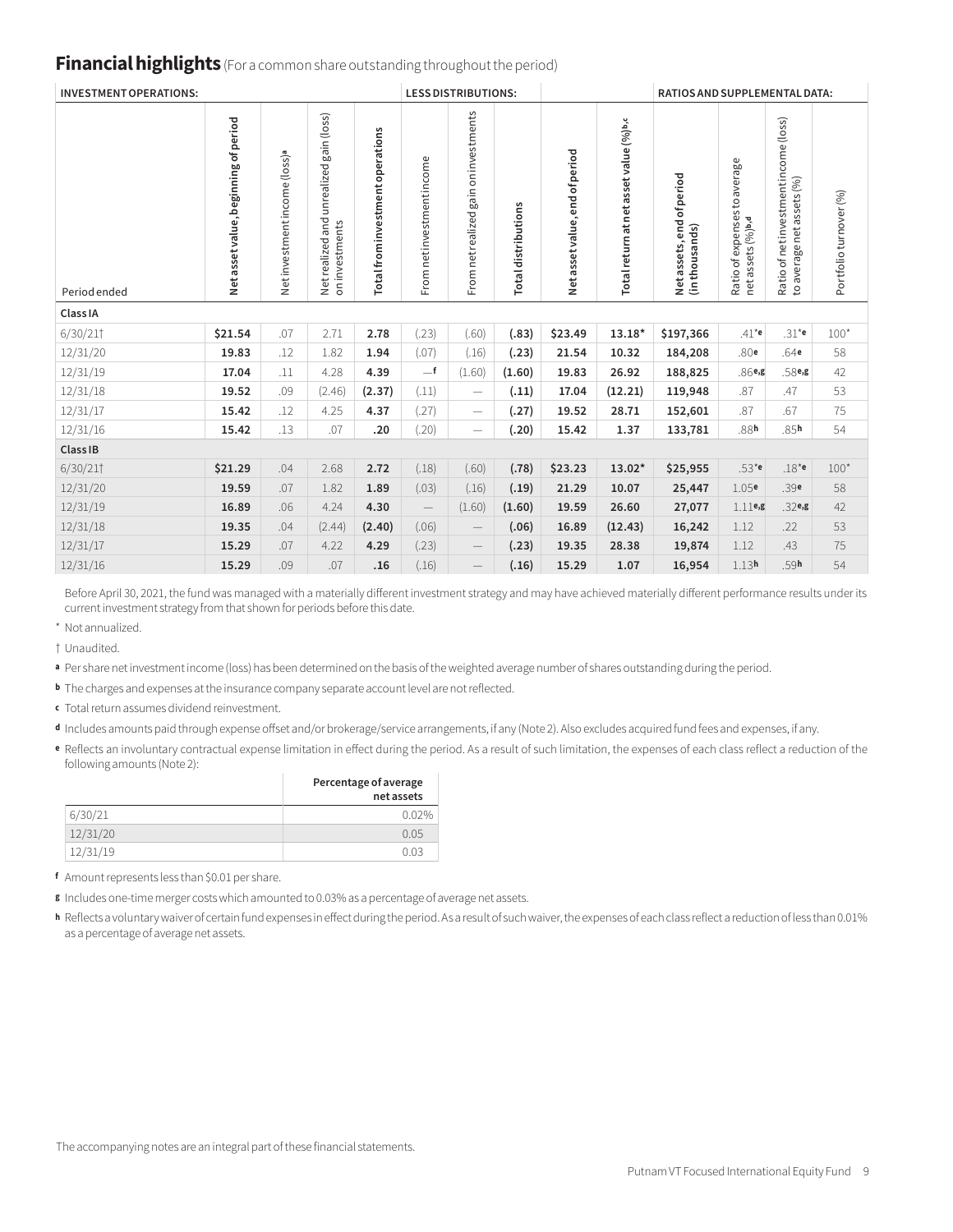### **Notes to financial statements** 6/30/21 (Unaudited)

Within the following Notes to financial statements, references to "State Street" represent State Street Bank and Trust Company, references to "the SEC" represent the Securities and Exchange Commission, references to "Putnam Management" represent Putnam Investment Management, LLC, the fund's manager, an indirect wholly-owned subsidiary of Putnam Investments, LLC and references to "OTC", if any, represent over-the-counter. Unless otherwise noted, the "reporting period" represents the period from January 1, 2021 through June 30, 2021.

Putnam VT Focused International Equity Fund (prior to April 30, 2021, the fund was known as Putnam VT Global Equity Fund) (the fund) is a non-diversified series of Putnam Variable Trust (the Trust), a Massachusetts business trust registered under the Investment Company Act of 1940, as amended, as an open-end management investment company. The goal of the fund is to seek capital appreciation. The fund invests mainly in common stocks (growth or value stocks or both) of companies of any size outside the United States that Putnam Management believes have favorable investment potential. Under normal circumstances, Putnam Management invests at least 80% of the fund's net assets in equity investments. This policy may be changed only after 60 days' notice to shareholders. The fund's equity investments may include common stocks, preferred stocks, convertible securities, warrants, American Depositary Receipts (ADRs) and Global Depositary Receipts (GDRs). The fund invests in both developed countries and in emerging markets. Putnam Management may consider, among other factors, a company's valuation, financial strength, growth potential, competitive position in its industry, projected future earnings, cash flows and dividends when deciding whether to buy or sell investments and may also consider other factors that Putnam Management believes will cause the stock price to rise. The fund may also use derivatives, such as futures, options, certain foreign currency transactions, warrants and swap contracts, for both hedging and non-hedging purposes. The fund is "non-diversified," which means it may invest a greater percentage of its assets in fewer issuers than a "diversified" fund. The fund expects to invest in a limited number of issuers.

The fund offers class IA and class IB shares of beneficial interest. Class IA shares are offered at net asset value and are not subject to a distribution fee. Class IB shares are offered at net asset value and pay an ongoing distribution fee, which is identified in Note 2.

In the normal course of business, the fund enters into contracts that may include agreements to indemnify another party under given circumstances. The fund's maximum exposure under these arrangements is unknown as this would involve future claims that may be, but have not yet been, made against the fund. However, the fund's management team expects the risk of material loss to be remote.

The fund has entered into contractual arrangements with an investment adviser, administrator, distributor, shareholder servicing agent and custodian, who each provide services to the fund. Unless expressly stated otherwise, shareholders are not parties to, or intended beneficiaries of these contractual arrangements, and these contractual arrangements are not intended to create any shareholder right to enforce them against the service providers or to seek any remedy under them against the service providers, either directly or on behalf of the fund.

Under the fund's Amended and Restated Agreement and Declaration of Trust, any claims asserted against or on behalf of the Putnam Funds, including claims against Trustees and Officers, must be brought in state and federal courts located within the Commonwealth of Massachusetts.

#### **Note 1 — Significant accounting policies**

The following is a summary of significant accounting policies consistently followed by the fund in the preparation of its financial statements. The preparation of financial statements is in conformity with accounting principles generally accepted in the United States of America and requires management to make estimates and assumptions that affect the reported amounts of assets and liabilities in the financial statements and the reported amounts of increases and decreases in net assets from operations. Actual results could differ from those estimates. Subsequent events after the Statement of assets and liabilities date through the date that the financial statements were issued have been evaluated in the preparation of the financial statements.

Investment income, realized and unrealized gains and losses and expenses of the fund are borne pro-rata based on the relative net assets of each class to the total net assets of the fund, except that each class bears expenses unique to that class (including the distribution fees applicable to such classes). Each class votes as a class only with respect to its own distribution plan or other matters on which a class vote is required by law or determined by the Trustees. If the fund

were liquidated, shares of each class would receive their pro-rata share of the net assets of the fund. In addition, the Trustees declare separate dividends on each class of shares.

**Security valuation** Portfolio securities and other investments are valued using policies and procedures adopted by the Board of Trustees. The Trustees have formed a Pricing Committee to oversee the implementation of these procedures and have delegated responsibility for valuing the fund's assets in accordance with these procedures to Putnam Management. Putnam Management has established an internal Valuation Committee that is responsible for making fair value determinations, evaluating the effectiveness of the pricing policies of the fund and reporting to the Pricing Committee.

Investments for which market quotations are readily available are valued at the last reported sales price on their principal exchange, or official closing price for certain markets, and are classified as Level 1 securities under Accounting Standards Codification 820 *Fair Value Measurements and Disclosures* (ASC 820). If no sales are reported, as in the case of some securities that are traded OTC, a security is valued at its last reported bid price and is generally categorized as a Level 2 security.

Investments in open-end investment companies (excluding exchange-traded funds), if any, which can be classified as Level 1 or Level 2 securities, are valued based on their net asset value. The net asset value of such investment companies equals the total value of their assets less their liabilities and divided by the number of their outstanding shares.

Market quotations are not considered to be readily available for certain debt obligations (including short-term investments with remaining maturities of 60 days or less) and other investments; such investments are valued on the basis of valuations furnished by an independent pricing service approved by the Trustees or dealers selected by Putnam Management. Such services or dealers determine valuations for normal institutional-size trading units of such securities using methods based on market transactions for comparable securities and various relationships, generally recognized by institutional traders, between securities (which consider such factors as security prices, yields, maturities and ratings). These securities will generally be categorized as Level 2.

Many securities markets and exchanges outside the U.S. close prior to the scheduled close of the New York Stock Exchange and therefore the closing prices for securities in such markets or on such exchanges may not fully reflect events that occur after such close but before the scheduled close of the New York Stock Exchange. Accordingly, on certain days, the fund will fair value certain foreign equity securities taking into account multiple factors including movements in the U.S. securities markets, currency valuations and comparisons to the valuation of American Depository Receipts, exchange-traded funds and futures contracts. The foreign equity securities, which would generally be classified as Level 1 securities, will be transferred to Level 2 of the fair value hierarchy when they are valued at fair value. The number of days on which fair value prices will be used will depend on market activity and it is possible that fair value prices will be used by the fund to a significant extent. Securities quoted in foreign currencies, if any, are translated into U.S. dollars at the current exchange rate.

To the extent a pricing service or dealer is unable to value a security or provides a valuation that Putnam Management does not believe accurately reflects the security's fair value, the security will be valued at fair value by Putnam Management in accordance with policies and procedures approved by the Trustees. Certain investments, including certain restricted and illiquid securities and derivatives, are also valued at fair value following procedures approved by the Trustees. These valuations consider such factors as significant market or specific security events such as interest rate or credit quality changes, various relationships with other securities, discount rates, U.S. Treasury, U.S. swap and credit yields, index levels, convexity exposures, recovery rates, sales and other multiples and resale restrictions. These securities are classified as Level 2 or as Level 3 depending on the priority of the significant inputs.

To assess the continuing appropriateness of fair valuations, the Valuation Committee reviews and affirms the reasonableness of such valuations on a regular basis after considering all relevant information that is reasonably available. Such valuations and procedures are reviewed periodically by the Trustees. The fair value of securities is generally determined as the amount that the fund could reasonably expect to realize from an orderly disposition of such securities over a reasonable period of time. By its nature, a fair value price is a good faith estimate of the value of a security in a current sale and does not reflect an actual market price, which may be different by a material amount.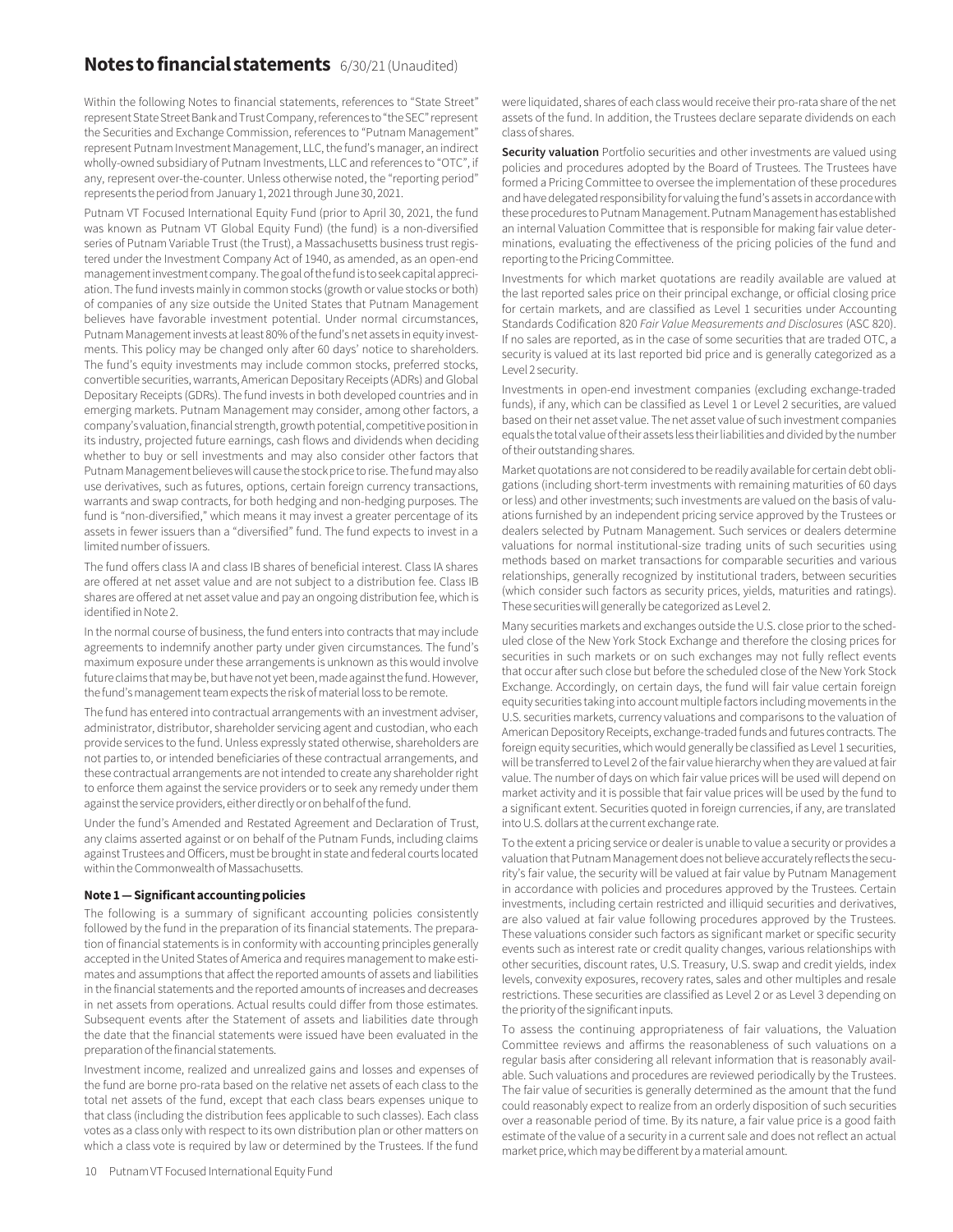**Security transactions and related investment income** Security transactions are recorded on the trade date (the date the order to buy or sell is executed). Gains or losses on securities sold are determined on the identified cost basis.

Interest income, net of any applicable withholding taxes, if any, and including amortization and accretion of premiums and discounts on debt securities, is recorded on the accrual basis. Dividend income, net of any applicable withholding taxes, is recognized on the ex-dividend date except that certain dividends from foreign securities, if any, are recognized as soon as the fund is informed of the ex-dividend date. Non-cash dividends, if any, are recorded at the fair value of the securities received. Dividends representing a return of capital or capital gains, if any, are reflected as a reduction of cost and/or as a realized gain.

**Foreign currency translation** The accounting records of the fund are maintained in U.S. dollars. The fair value of foreign securities, currency holdings, and other assets and liabilities is recorded in the books and records of the fund after translation to U.S. dollars based on the exchange rates on that day. The cost of each security is determined using historical exchange rates. Income and withholding taxes are translated at prevailing exchange rates when earned or incurred. The fund does not isolate that portion of realized or unrealized gains or losses resulting from changes in the foreign exchange rate on investments from fluctuations arising from changes in the market prices of the securities. Such gains and losses are included with the net realized and unrealized gain or loss on investments. Net realized gains and losses on foreign currency transactions represent net realized exchange gains or losses on disposition of foreign currencies, currency gains and losses realized between the trade and settlement dates on securities transactions and the difference between the amount of investment income and foreign withholding taxes recorded on the fund's books and the U.S. dollar equivalent amounts actually received or paid. Net unrealized appreciation and depreciation of assets and liabilities in foreign currencies arise from changes in the value of assets and liabilities other than investments at the period end, resulting from changes in the exchange rate.

**Futures contracts** The fund uses futures contracts to equitize cash.

The potential risk to the fund is that the change in value of futures contracts may not correspond to the change in value of the hedged instruments. In addition, losses may arise from changes in the value of the underlying instruments, if there is an illiquid secondary market for the contracts, if interest or exchange rates move unexpectedly or if the counterparty to the contract is unable to perform. With futures, there is minimal counterparty credit risk to the fund since futures are exchange traded and the exchange's clearinghouse, as counterparty to all exchange traded futures, guarantees the futures against default. Risks may exceed amounts recognized on the Statement of assets and liabilities. When the contract is closed, the fund records a realized gain or loss equal to the difference between the value of the contract at the time it was opened and the value at the time it was closed.

Futures contracts are valued at the quoted daily settlement prices established by the exchange on which they trade. The fund and the broker agree to exchange an amount of cash equal to the daily fluctuation in the value of the futures contract. Such receipts or payments are known as "variation margin."

Futures contracts outstanding at period end, if any, are listed after the fund's portfolio.

**Forward currency contracts** The fund buys and sells forward currency contracts, which are agreements between two parties to buy and sell currencies at a set price on a future date. These contracts are used to hedge foreign exchange risk.

The U.S. dollar value of forward currency contracts is determined using current forward currency exchange rates supplied by a quotation service. The fair value of the contract will fluctuate with changes in currency exchange rates. The contract is marked to market daily and the change in fair value is recorded as an unrealized gain or loss. The fund records a realized gain or loss equal to the difference between the value of the contract at the time it was opened and the value at the time it was closed when the contract matures or by delivery of the currency. The fund could be exposed to risk if the value of the currency changes unfavorably, if the counterparties to the contracts are unable to meet the terms of their contracts or if the fund is unable to enter into a closing position. Risks may exceed amounts recognized on the Statement of assets and liabilities.

Forward currency contracts outstanding at period end, if any, are listed after the fund's portfolio.

**Master agreements** The fund is a party to ISDA (International Swaps and Derivatives Association, Inc.) Master Agreements (Master Agreements) with certain counterparties that govern OTC derivative and foreign exchange contracts entered into from time to time. The Master Agreements may contain provisions

regarding, among other things, the parties' general obligations, representations, agreements, collateral requirements, events of default and early termination. With respect to certain counterparties, in accordance with the terms of the Master Agreements, collateral pledged to the fund is held in a segregated account by the fund's custodian and, with respect to those amounts which can be sold or repledged, is presented in the fund's portfolio.

Collateral pledged by the fund is segregated by the fund's custodian and identified in the fund's portfolio. Collateral can be in the form of cash or debt securities issued by the U.S. Government or related agencies or other securities as agreed to by the fund and the applicable counterparty. Collateral requirements are determined based on the fund's net position with each counterparty.

Termination events applicable to the fund may occur upon a decline in the fund's net assets below a specified threshold over a certain period of time. Termination events applicable to counterparties may occur upon a decline in the counterparty's long-term and short-term credit ratings below a specified level. In each case, upon occurrence, the other party may elect to terminate early and cause settlement of all derivative and foreign exchange contracts outstanding, including the payment of any losses and costs resulting from such early termination, as reasonably determined by the terminating party. Any decision by one or more of the fund's counterparties to elect early termination could impact the fund's future derivative activity.

At the close of the reporting period, the fund had a net liability position of \$424,443 on open derivative contracts subject to the Master Agreements**.** Collateral pledged by the fund at period end for these agreements totaled \$204,992 and may include amounts related to unsettled agreements.

**Securities lending** The fund may lend securities, through its agent, to qualified borrowers in order to earn additional income. The loans are collateralized by cash in an amount at least equal to the fair value of the securities loaned. The fair value of securities loaned is determined daily and any additional required collateral is allocated to the fund on the next business day. The remaining maturities of the securities lending transactions are considered overnight and continuous. The risk of borrower default will be borne by the fund's agent; the fund will bear the risk of loss with respect to the investment of the cash collateral. Income from securities lending, net of expenses, is included in investment income on the Statement of operations. Cash collateral is invested in Putnam Cash Collateral Pool, LLC, a limited liability company managed by an affiliate of Putnam Management. Investments in Putnam Cash Collateral Pool, LLC are valued at its closing net asset value each business day. There are no management fees charged to Putnam Cash Collateral Pool, LLC. At the close of the reporting period, the fund received cash collateral of \$5,637,300 and the value of securities loaned amounted to \$5,333,118.

**Interfund lending** The fund, along with other Putnam funds, may participate in an interfund lending program pursuant to an exemptive order issued by the SEC. This program allows the fund to borrow from or lend to other Putnam funds that permit such transactions. Interfund lending transactions are subject to each fund's investment policies and borrowing and lending limits. Interest earned or paid on the interfund lending transaction will be based on the average of certain current market rates. During the reporting period, the fund did not utilize the program.

**Lines of credit** The fund participates, along with other Putnam funds, in a \$317.5 million unsecured committed line of credit and a \$235.5 million unsecured uncommitted line of credit, both provided by State Street. Borrowings may be made for temporary or emergency purposes, including the funding of shareholder redemption requests and trade settlements. Interest is charged to the fund based on the fund's borrowing at a rate equal to 1.25% plus the higher of (1) the Federal Funds rate and (2) the Overnight Bank Funding Rate for the committed line of credit and 1.30% plus the higher of (1) the Federal Funds rate and (2) the Overnight Bank Funding Rate for the uncommitted line of credit. A closing fee equal to 0.04% of the committed line of credit and 0.04% of the uncommitted line of credit has been paid by the participating funds. In addition, a commitment fee of 0.21% per annum on any unutilized portion of the committed line of credit is allocated to the participating funds based on their relative net assets and paid quarterly. During the reporting period, the fund had no borrowings against these arrangements.

**Federal taxes** It is the policy of the fund to distribute all of its taxable income within the prescribed time period and otherwise comply with the provisions of the Internal Revenue Code of 1986, as amended (the Code), applicable to regulated investment companies.

The fund is subject to the provisions of Accounting Standards Codification 740 *Income Taxes* (ASC 740). ASC 740 sets forth a minimum threshold for financial statement recognition of the benefit of a tax position taken or expected to be taken in a tax return. The fund did not have a liability to record for any unrecognized tax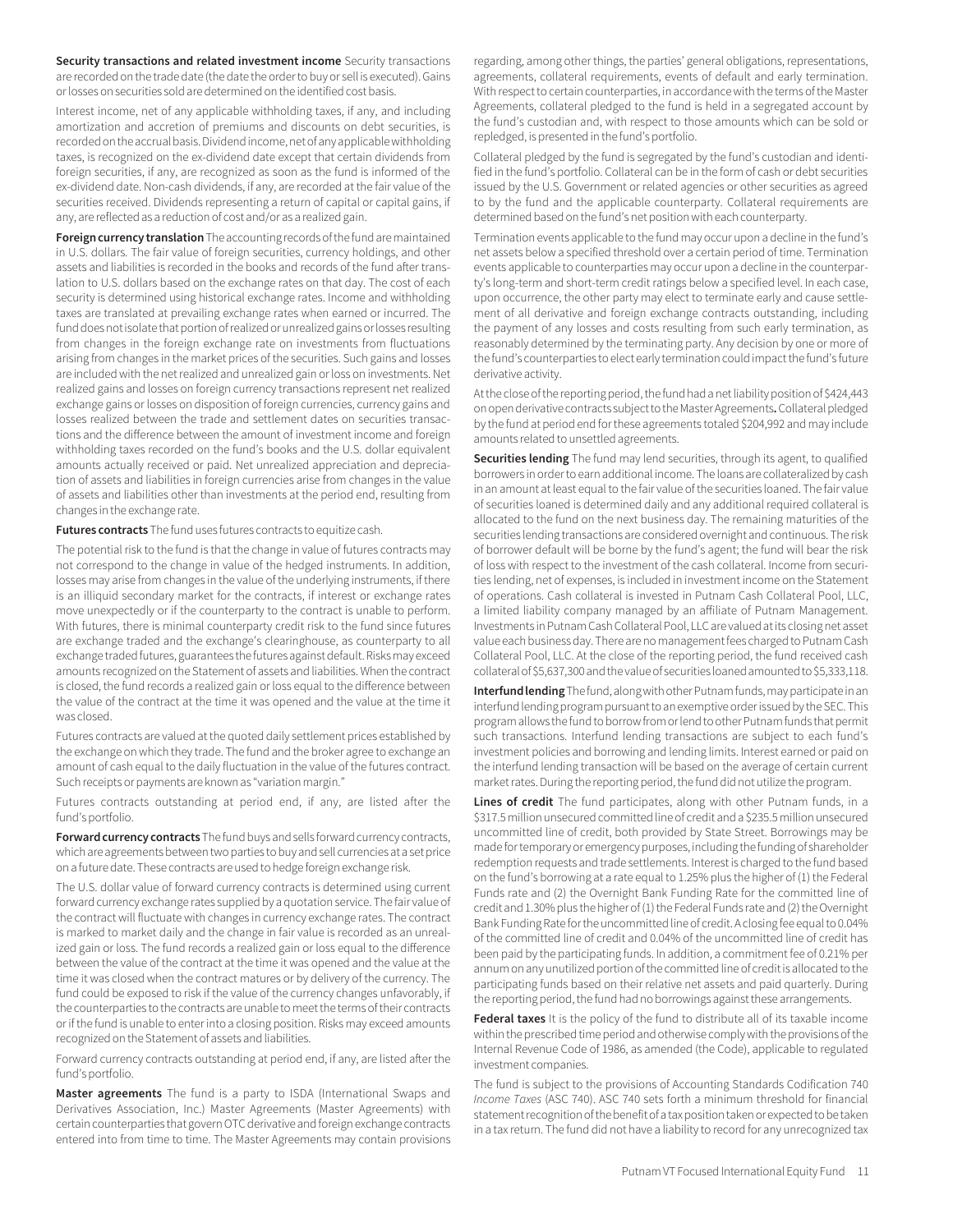benefits in the accompanying financial statements. No provision has been made for federal taxes on income, capital gains or unrealized appreciation on securities held nor for excise tax on income and capital gains. Each of the fund's federal tax returns for the prior three fiscal years remains subject to examination by the Internal Revenue Service.

The fund may also be subject to taxes imposed by governments of countries in which it invests. Such taxes are generally based on either income or gains earned or repatriated. The fund accrues and applies such taxes to net investment income, net realized gains and net unrealized gains as income and/or capital gains are earned. In some cases, the fund may be entitled to reclaim all or a portion of such taxes, and such reclaim amounts, if any, are reflected as an asset on the fund's books. In many cases, however, the fund may not receive such amounts for an extended period of time, depending on the country of investment.

Tax cost of investments includes adjustments to net unrealized appreciation (depreciation) which may not necessarily be final tax cost basis adjustments, but closely approximate the tax basis unrealized gains and losses that may be realized and distributed to shareholders. The aggregate identified cost on a tax basis is \$222,472,035, resulting in gross unrealized appreciation and depreciation of \$12,276,371 and \$5,169,969, respectively, or net unrealized appreciation of \$7,106,402.

**Distributions to shareholders** Distributions to shareholders from net investment income are recorded by the fund on the ex-dividend date. Distributions from capital gains, if any, are recorded on the ex-dividend date and paid at least annually. The amount and character of income and gains to be distributed are determined in accordance with income tax regulations, which may differ from generally accepted accounting principles. Dividend sources are estimated at the time of declaration. Actual results may vary. Any non-taxable return of capital cannot be determined until final tax calculations are completed after the end of the fund's fiscal year. Reclassifications are made to the fund's capital accounts to reflect income and gains available for distribution (or available capital loss carryovers) under income tax regulations.

**Expenses of the Trust** Expenses directly charged or attributable to any fund will be paid from the assets of that fund. Generally, expenses of the Trust will be allocated among and charged to the assets of each fund on a basis that the Trustees deem fair and equitable, which may be based on the relative assets of each fund or the nature of the services performed and relative applicability to each fund.

**Beneficial interest** At the close of the reporting period, insurance companies or their separate accounts were record owners of all but a de minimis number of the shares of the fund. Approximately 46.7% of the fund is owned by accounts of one insurance company.

#### **Note 2 — Management fee, administrative services and other transactions**

The fund pays Putnam Management a management fee (based on the fund's average net assets and computed and paid monthly) at annual rates that may vary based on the average of the aggregate net assets of all open-end mutual funds sponsored by Putnam Management (excluding net assets of funds that are invested in, or that are invested in by, other Putnam funds to the extent necessary to avoid "double counting" of those assets). Such annual rates may vary as follows:

| 0.850% | of the first \$5 billion.     |
|--------|-------------------------------|
| 0.800% | of the next \$5 billion,      |
| 0.750% | of the next \$10 billion,     |
| 0.700% | of the next \$10 billion,     |
| 0.650% | of the next \$50 billion,     |
| 0.630% | of the next \$50 billion,     |
| 0.620% | of the next \$100 billion and |
| 0.615% | of any excess thereafter.     |

For the reporting period, the management fee represented an effective rate (excluding the impact from any expense waivers in effect) of 0.338% of the fund's average net assets.

Putnam Management has contractually agreed, through April 30, 2023, to waive fees and/or reimburse the fund's expenses to the extent necessary to limit the cumulative expenses of the fund, exclusive of brokerage, interest, taxes, investment-related expenses, extraordinary expenses, acquired fund fees and expenses and payments under the fund's investor servicing contract, investment management contract and distribution plan, on a fiscal year-to-date basis to an annual rate of 0.20% of the fund's average net assets over such fiscal year-to-date period. During the reporting period, the fund's expenses were not reduced as a result of this limit.

Putnam Management has also agreed, through April 30, 2023, to waive 0.05% of the contractual management fee payable by the fund. During the reporting period, the fund's expenses were reduced by \$54,185 as a result of this limit.

Putnam Investments Limited (PIL), an affiliate of Putnam Management, is authorized by the Trustees to manage a separate portion of the assets of the fund as determined by Putnam Management from time to time. PIL did not manage any portion of the assets of the fund during the reporting period. If Putnam Management were to engage the services of PIL, Putnam Management would pay a quarterly sub-management fee to PIL for its services at an annual rate of 0.35% of the average net assets of the portion of the fund managed by PIL.

The Putnam Advisory Company, LLC (PAC), an affiliate of Putnam Management, is authorized by the Trustees to manage a separate portion of the assets of the fund, as designated from time to time by Putnam Management or PIL. PAC did not manage any portion of the assets of the fund during the reporting period. If Putnam Management or PIL were to engage the services of PAC, Putnam Management or PIL, as applicable, would pay a quarterly sub-advisory fee to PAC for its services at the annual rate of 0.35% of the average net assets of the portion of the fund's assets for which PAC is engaged as sub-adviser.

The fund reimburses Putnam Management an allocated amount for the compensation and related expenses of certain officers of the fund and their staff who provide administrative services to the fund. The aggregate amount of all such reimbursements is determined annually by the Trustees.

Custodial functions for the fund's assets are provided by State Street. Custody fees are based on the fund's asset level, the number of its security holdings and transaction volumes.

Putnam Investor Services, Inc., an affiliate of Putnam Management, provides investor servicing agent functions to the fund. Putnam Investor Services, Inc. was paid a monthly fee for investor servicing at an annual rate of 0.07% of the fund's average daily net assets. During the reporting period, the expenses for each class of shares related to investor servicing fees were as follows:

| Class IA | \$67,465 |
|----------|----------|
| Class IB | 9.030    |
| Total    | \$76,495 |

The fund has entered into expense offset arrangements with Putnam Investor Services, Inc. and State Street whereby Putnam Investor Services, Inc.'s and State Street's fees are reduced by credits allowed on cash balances. For the reporting period, the fund's expenses were reduced by \$10 under the expense offset arrangements.

Each Independent Trustee of the fund receives an annual Trustee fee, of which \$144, as a quarterly retainer, has been allocated to the fund, and an additional fee for each Trustees meeting attended. Trustees also are reimbursed for expenses they incur relating to their services as Trustees.

The fund has adopted a Trustee Fee Deferral Plan (the Deferral Plan) which allows the Trustees to defer the receipt of all or a portion of Trustees fees payable on or after July 1, 1995. The deferred fees remain invested in certain Putnam funds until distribution in accordance with the Deferral Plan.

The fund has adopted an unfunded noncontributory defined benefit pension plan (the Pension Plan) covering all Trustees of the fund who have served as a Trustee for at least five years and were first elected prior to 2004. Benefits under the Pension Plan are equal to 50% of the Trustee's average annual attendance and retainer fees for the three years ended December 31, 2005. The retirement benefit is payable during a Trustee's lifetime, beginning the year following retirement, for the number of years of service through December 31, 2006. Pension expense for the fund is included in Trustee compensation and expenses in the Statement of operations. Accrued pension liability is included in Payable for Trustee compensation and expenses in the Statement of assets and liabilities. The Trustees have terminated the Pension Plan with respect to any Trustee first elected after 2003.

The fund has adopted a distribution plan (the Plan) with respect to its class IB shares pursuant to Rule 12b–1 under the Investment Company Act of 1940. The purpose of the Plan is to compensate Putnam Retail Management Limited Partnership, an indirect wholly-owned subsidiary of Putnam Investments, LLC, for services provided and expenses incurred in distributing shares of the fund. The Plan provides for payment by the fund to Putnam Retail Management Limited Partnership at an annual rate of up to 0.35% of the average net assets attributable to the fund's class IB shares. The Trustees have approved payment by the fund at an annual rate of 0.25% of the average net assets attributable to the fund's class IB shares. The expenses related to distribution fees during the reporting period are included in Distribution fees in the Statement of operations.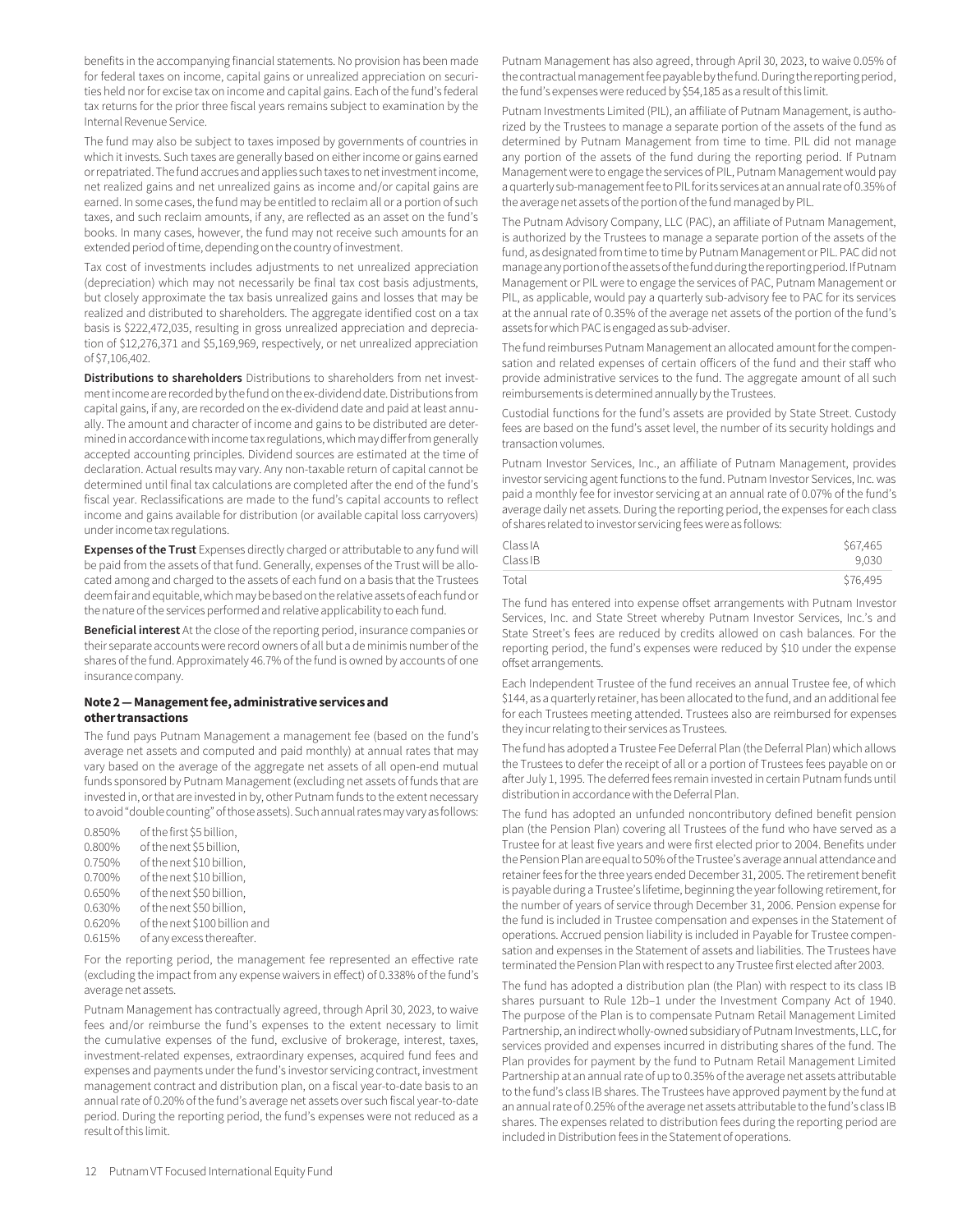#### **Note 3 — Purchases and sales of securities**

During the reporting period, the cost of purchases and the proceeds from sales, excluding short-term investments, were as follows:

|                                           | Cost of<br>purchases | Proceeds<br>from sales |
|-------------------------------------------|----------------------|------------------------|
| Investments in securities (Long-term)     | \$213,730,003        | \$231,256,832          |
| U.S. government securities<br>(Long-term) |                      |                        |
| Total                                     | \$213,730,003        | \$231,256,832          |

The fund may purchase or sell investments from or to other Putnam funds in the ordinary course of business, which can reduce the fund's transaction costs, at prices determined in accordance with SEC requirements and policies approved by the Trustees. During the reporting period, purchases or sales of long-term securities from or to other Putnam funds, if any, did not represent more than 5% of the fund's total cost of purchases and/or total proceeds from sales.

#### **Note 4 — Capital shares**

At the close of the reporting period, there were an unlimited number of shares of beneficial interest authorized. Subscriptions and redemptions are presented at the omnibus level. Transactions in capital shares were as follows:

|                                                                   | Class IA shares          |                |                     |                                                |                          |               | Class IB shares     |               |
|-------------------------------------------------------------------|--------------------------|----------------|---------------------|------------------------------------------------|--------------------------|---------------|---------------------|---------------|
|                                                                   | Six months ended 6/30/21 |                | Year ended 12/31/20 |                                                | Six months ended 6/30/21 |               | Year ended 12/31/20 |               |
|                                                                   | <b>Shares</b>            | Amount         | <b>Shares</b>       | Amount                                         | <b>Shares</b>            | Amount        | <b>Shares</b>       | Amount        |
| Shares sold                                                       | 15.407                   | \$353,455      | 55,357              | \$1,024,100                                    | 11,563                   | \$261,830     | 20,135              | \$367,224     |
| Shares issued in connection with<br>reinvestment of distributions | 314,225                  | 6,875,252      | 143,006             | 2,120,773                                      | 39,966                   | 865,658       | 16,738              | 245,882       |
|                                                                   | 329,632                  | 7,228,707      | 198,363             | 3,144,873                                      | 51,529                   | 1,127,488     | 36,873              | 613,106       |
| Shares repurchased                                                | (479, 349)               | (10, 873, 505) | (1, 167, 907)       | (21,773,996)                                   | (129, 730)               | (2,894,855)   | (223, 319)          | (4, 146, 292) |
| Net decrease                                                      | (149, 717)               | \$(3,644,798)  |                     | $(969, 544)$ $\left  \frac{6}{29}$ , 629, 123) | (78, 201)                | \$(1,767,367) | (186, 446)          | \$(3,533,186) |

#### **Note 5 — Affiliated transactions**

Transactions during the reporting period with any company which is under common ownership or control were as follows:

| Name of affiliate                        | Fair value as of<br>12/31/20 | Purchase cost | Sale proceeds | Investment income | Shares outstanding<br>and fair value as of<br>6/30/21 |
|------------------------------------------|------------------------------|---------------|---------------|-------------------|-------------------------------------------------------|
| Short-term investments                   |                              |               |               |                   |                                                       |
| Putnam Cash Collateral Pool, LLC*        | \$565,040                    | \$33,564,705  | \$28,492,445  | \$1.097           | \$5,637,300                                           |
| Putnam Short Term Investment<br>$Fund**$ | 699.653                      | 69,581,419    | 65,510,449    | 1.209             | 4,770,623                                             |
| <b>Total Short-term investments</b>      | \$1,264,693                  | \$103,146,124 | \$94,002,894  | \$2,306           | \$10,407,923                                          |

\*No management fees are charged to Putnam Cash Collateral Pool, LLC (Note 1). Investment income shown is included in securities lending income on the Statement of operations. There were no realized or unrealized gains or losses during the period.

\*\*Management fees charged to Putnam Short Term Investment Fund have been waived by Putnam Management. There were no realized or unrealized gains or losses during the period.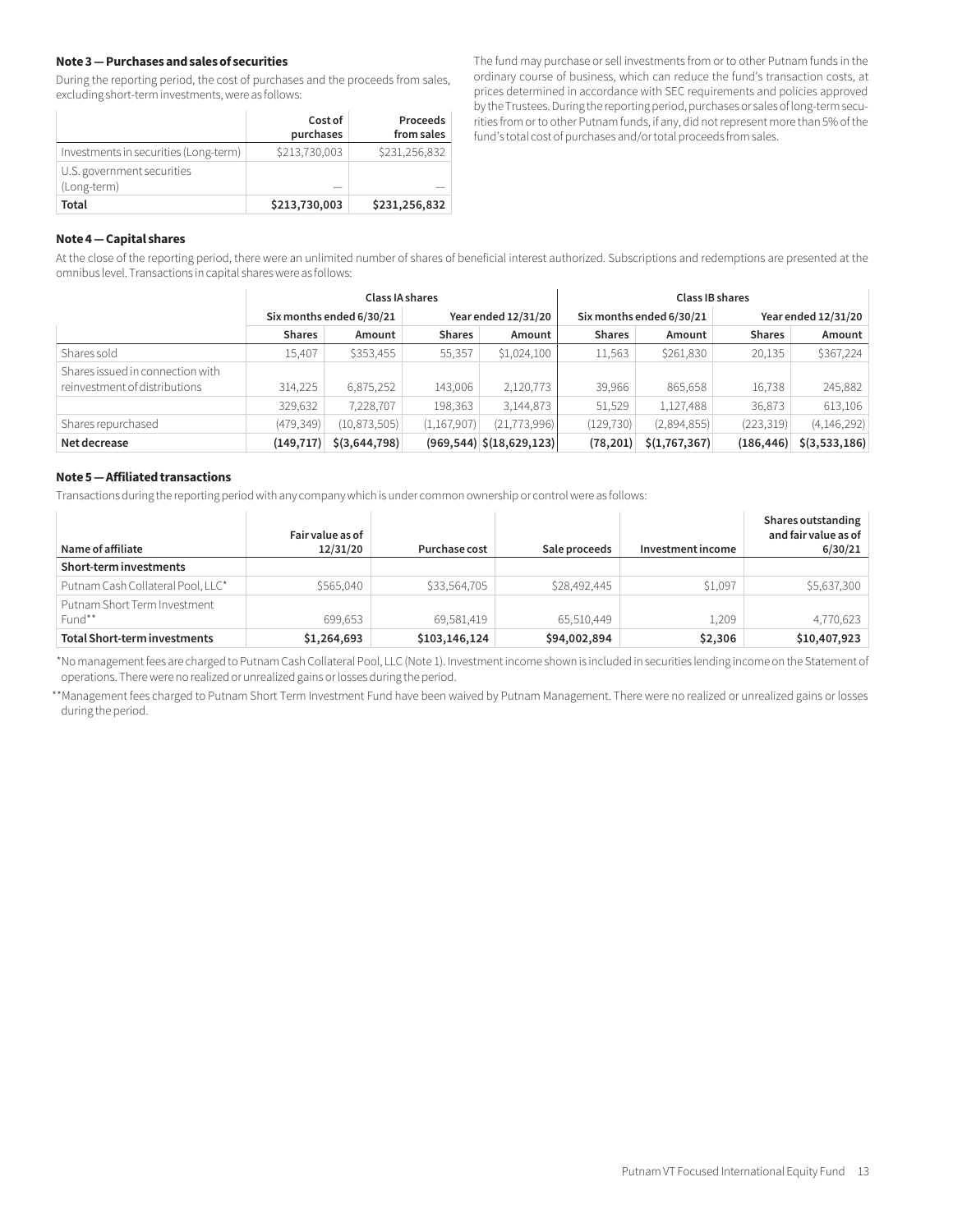#### **Note 6 — Market, credit and other risks**

In the normal course of business, the fund trades financial instruments and enters into financial transactions where risk of potential loss exists due to changes in the market (market risk) or failure of the contracting party to the transaction to perform (credit risk). The fund may be exposed to additional credit risk that an institution or other entity with which the fund has unsettled or open transactions will default.Investments in foreign securities involve certain risks, including those related to economic instability, unfavorable political developments, and currency fluctuations.

Beginning in January 2020, global financial markets have experienced, and may continue to experience, significant volatility resulting from the spread of a virus known as Covid–19. The outbreak of Covid–19 has resulted in travel and border restrictions, quarantines, supply chain disruptions, lower consumer demand, and general market uncertainty. The effects of Covid–19 have adversely affected, and may continue to adversely affect, the global economy, the economies of certain nations, and individual issuers, all of which may negatively impact the fund's performance.

#### **Note 7 — Summary of derivative activity**

The volume of activity for the reporting period for any derivative type that was held during the period is listed below and was based on an average of the holdings at the end of each fiscal quarter:

| Futures contracts (number of contracts)      |             |
|----------------------------------------------|-------------|
| Forward currency contracts (contract amount) | S69,800,000 |

The following is a summary of the fair value of derivative instruments as of the close of the reporting period:

#### **Fair value of derivative instruments as of the close of the reporting period**

|                                                                       | Asset derivatives                               |                          | Liability derivatives                            |                   |  |
|-----------------------------------------------------------------------|-------------------------------------------------|--------------------------|--------------------------------------------------|-------------------|--|
| Derivatives not accounted for as hedging<br>instruments under ASC 815 | Statement of assets and<br>liabilities location | <b>Fair value</b>        | Statement of assets and<br>liabilities location  | <b>Fair value</b> |  |
| Foreign exchange contracts                                            | Receivables                                     | \$108,269                | Payables                                         | \$484,226         |  |
| Equity contracts                                                      |                                                 | $\overline{\phantom{a}}$ | Payables, Net assets-<br>Unrealized depreciation | 54,628*           |  |
| <b>Total</b>                                                          |                                                 | \$108,269                |                                                  | \$538,854         |  |

\*Includes cumulative appreciation/depreciation of futures contracts as reported in the fund's portfolio. Only current day's variation margin is reported within the Statement of assets and liabilities.

The following is a summary of realized and change in unrealized gains or losses of derivative instruments in the Statement of operations for the reporting period (Note 1):

#### **Amount of realized gain or (loss) on derivatives recognized in net gain or (loss) on investments**

| Derivatives not accounted for as hedging |                          |                            |              |
|------------------------------------------|--------------------------|----------------------------|--------------|
| instruments under ASC 815                | <b>Futures</b>           | Forward currency contracts | Total        |
| Foreign exchange contracts               | $\overline{\phantom{a}}$ | S(797.454)                 | \$(797, 454) |
| Equity contracts                         | 48.436                   |                            | \$48,436     |
| Total                                    | \$48,436                 | \$(797, 454)               | \$(749, 018) |

**Change in unrealized appreciation or (depreciation) on derivatives recognized in net gain or (loss) on investments**

| Derivatives not accounted for as hedging<br>instruments under ASC 815 | <b>Futures</b> | Forward currency contracts | Total        |
|-----------------------------------------------------------------------|----------------|----------------------------|--------------|
| Foreign exchange contracts                                            | $\sim$         | \$ (310, 036)              | \$ (310,036) |
| Equity contracts                                                      | (54, 628)      | —                          | \$ (54, 628) |
| Total                                                                 | \$ (54, 628)   | \$(310,036)                | \$(364, 664) |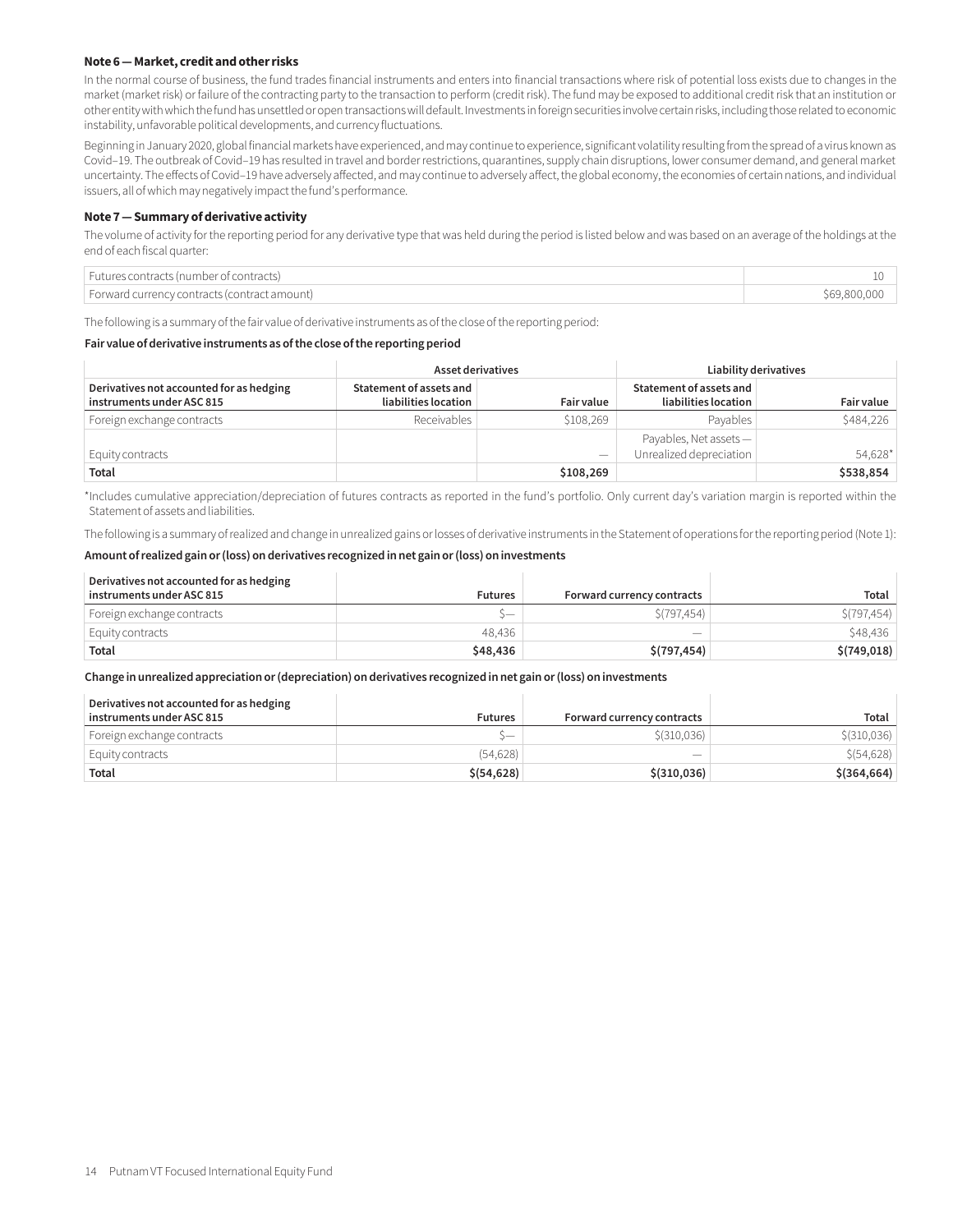#### **Note 8 — Offsetting of financial and derivative assets and liabilities**

The following table summarizes any derivatives, repurchase agreements and reverse repurchase agreements, at the end of the reporting period, that are subject to an enforceable master netting agreement or similar agreement. For securities lending transactions or borrowing transactions associated with securities sold short, if any, see Note 1. For financial reporting purposes, the fund does not offset financial assets and financial liabilities that are subject to the master netting agreements in the Statement of assets and liabilities.

|                                   | <b>Barclays</b>   | <b>BofA</b><br>Securities, |                                 | Goldman<br>Sachs             | <b>HSBC Bank</b> | Morgan<br>Stanley & Co.<br>USA, National International | <b>NatWest</b>     | <b>State Street</b><br><b>Bank</b> and |                 | WestPac<br><b>Banking</b> |             |
|-----------------------------------|-------------------|----------------------------|---------------------------------|------------------------------|------------------|--------------------------------------------------------|--------------------|----------------------------------------|-----------------|---------------------------|-------------|
|                                   | <b>Bank PLC</b>   | Inc.                       |                                 | Citibank, N.A. International | Association      | PLC                                                    | <b>Markets PLC</b> | Trust Co.                              | <b>UBSAG</b>    | Corp.                     | Total       |
| Assets:                           |                   |                            |                                 |                              |                  |                                                        |                    |                                        |                 |                           |             |
| Futures contracts <sup>§</sup>    | $S-$              | $S-$                       | $S-$                            | $S-$                         | $S-$             | $\zeta-$                                               | $S-$               | $S-$                                   | $S-$            | $S-$                      | $S-$        |
| Forward currency<br>contracts#    | 14,238            | $\overline{\phantom{m}}$   | $\hspace{0.1mm}-\hspace{0.1mm}$ | $\overline{\phantom{m}}$     |                  | $\overline{\phantom{m}}$                               | 87,299             | 6,732                                  | $\qquad \qquad$ |                           | 108,269     |
| <b>Total Assets</b>               | \$14,238          | $\zeta-$                   | $s-$                            | $s-$                         | $s-$             | $s-$                                                   | \$87,299           | \$6,732                                | $\zeta -$       | $s-$                      | \$108,269   |
| Liabilities:                      |                   |                            |                                 |                              |                  |                                                        |                    |                                        |                 |                           |             |
| Futures contracts <sup>§</sup>    | $S-$              | \$27,544                   | $S-$                            | $\zeta-$                     | $S-$             | $S-$                                                   | $S-$               | $S-$                                   | $S-$            | $S-$                      | \$27,544    |
| Forward currency                  |                   |                            |                                 |                              |                  |                                                        |                    |                                        |                 |                           |             |
| contracts <sup>#</sup>            | $\qquad \qquad -$ | $\qquad \qquad$            | 49,446                          | 12,958                       | 176,088          | 41,183                                                 | 53,051             | 52,211                                 | 57,221          | 42,068                    | 484,226     |
| <b>Total Liabilities</b>          | $s-$              | \$27,544                   | \$49,446                        | \$12,958                     | \$176,088        | \$41,183                                               | \$53,051           | \$52,211                               | \$57,221        | \$42,068                  | \$511,770   |
| <b>Total Financial and</b>        |                   |                            |                                 |                              |                  |                                                        |                    |                                        |                 |                           |             |
| <b>Derivative Net Assets</b>      | \$14,238          | \$(27, 544)                | \$(49, 446)                     | \$(12,958)                   | \$(176,088)      | \$(41, 183)                                            | \$34,248           | \$(45, 479)                            | \$ (57, 221)    | \$(42,068)                | \$(403,501) |
| Total collateral                  |                   |                            |                                 |                              |                  |                                                        |                    |                                        |                 |                           |             |
| received (pledged) <sup>†##</sup> | $s-$              | $s-$                       | $S-$                            | \$(12,958)                   | \$(131,997)      | $S-$                                                   | \$34,248           | \$ (45, 479)                           | $S-$            | $S-$                      |             |
| Net amount                        | \$14,238          | \$(27,544)                 | \$ (49, 446)                    | $s-$                         | \$(44,091)       | \$ (41, 183)                                           | $s-$               | $s-$                                   | \$ (57, 221)    | \$ (42,068)               |             |
| Controlled collateral             |                   |                            |                                 |                              |                  |                                                        |                    |                                        |                 |                           |             |
| received (including               |                   |                            |                                 |                              |                  |                                                        |                    |                                        |                 |                           |             |
| TBA commitments)**                | $S-$              | $S-$                       | $S-$                            | $S-$                         | $S-$             | $\zeta-$                                               | \$110,000          | $S-$                                   | $\zeta-$        | $S-$                      | \$110,000   |
| Uncontrolled                      |                   |                            |                                 |                              |                  |                                                        |                    |                                        |                 |                           |             |
| collateral received               | $S-$              | $S-$                       | $S-$                            | $\zeta-$                     | $S-$             | $\zeta-$                                               | $\zeta-$           | $\zeta-$                               | $\zeta-$        | $S-$                      | $S-$        |
| Collateral (pledged)              |                   |                            |                                 |                              |                  |                                                        |                    |                                        |                 |                           |             |
| (including TBA                    |                   |                            |                                 |                              |                  |                                                        |                    |                                        |                 |                           |             |
| commitments)**                    | $S-$              | $S-$                       | $S-$                            | \$(21,000)                   | \$(131,997)      | $\zeta-$                                               | $S-$               | \$ (51,995)                            | $\zeta-$        | $S-$                      | \$(204,992) |

\*\* Included with Investments in securities on the Statement of assets and liabilities.

†Additional collateral may be required from certain brokers based on individual agreements.

#Covered by master netting agreement (Note 1).

##Any over-collateralization of total financial and derivative net assets is not shown. Collateral may include amounts related to unsettled agreements.

§ Includes current day's variation margin only as reported on the Statement of assets and liabilities, which is not collateralized. Cumulative appreciation/(depreciation) for futures contracts and centrally cleared swap contracts is represented in the tables listed after the fund's portfolio. Collateral pledged for initial margin on futures contracts, which is not included in the table above, amounted to \$266,998.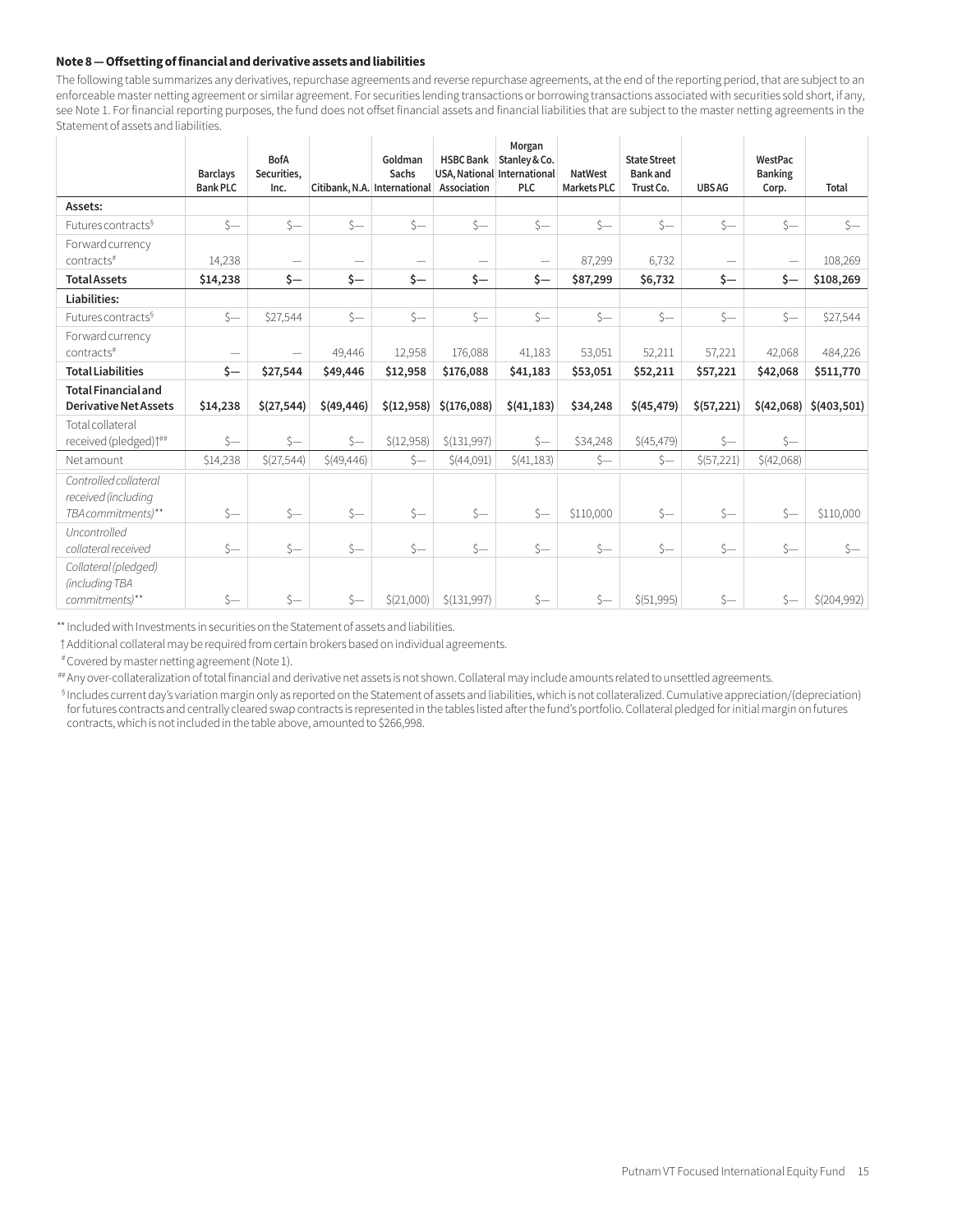# **Shareholder Meeting Results** (Unaudited)

#### **March 18, 2021 meeting**

A proposal to approve a change to the fund's sub-classification under the Investment Company Act of 1940 from "diversified" to "non-diversified" was approved as follows:

| . | .<br>____<br>. | .     |
|---|----------------|-------|
|   | ⌒⌒             | MA AH |

All tabulations are rounded to the nearest whole number.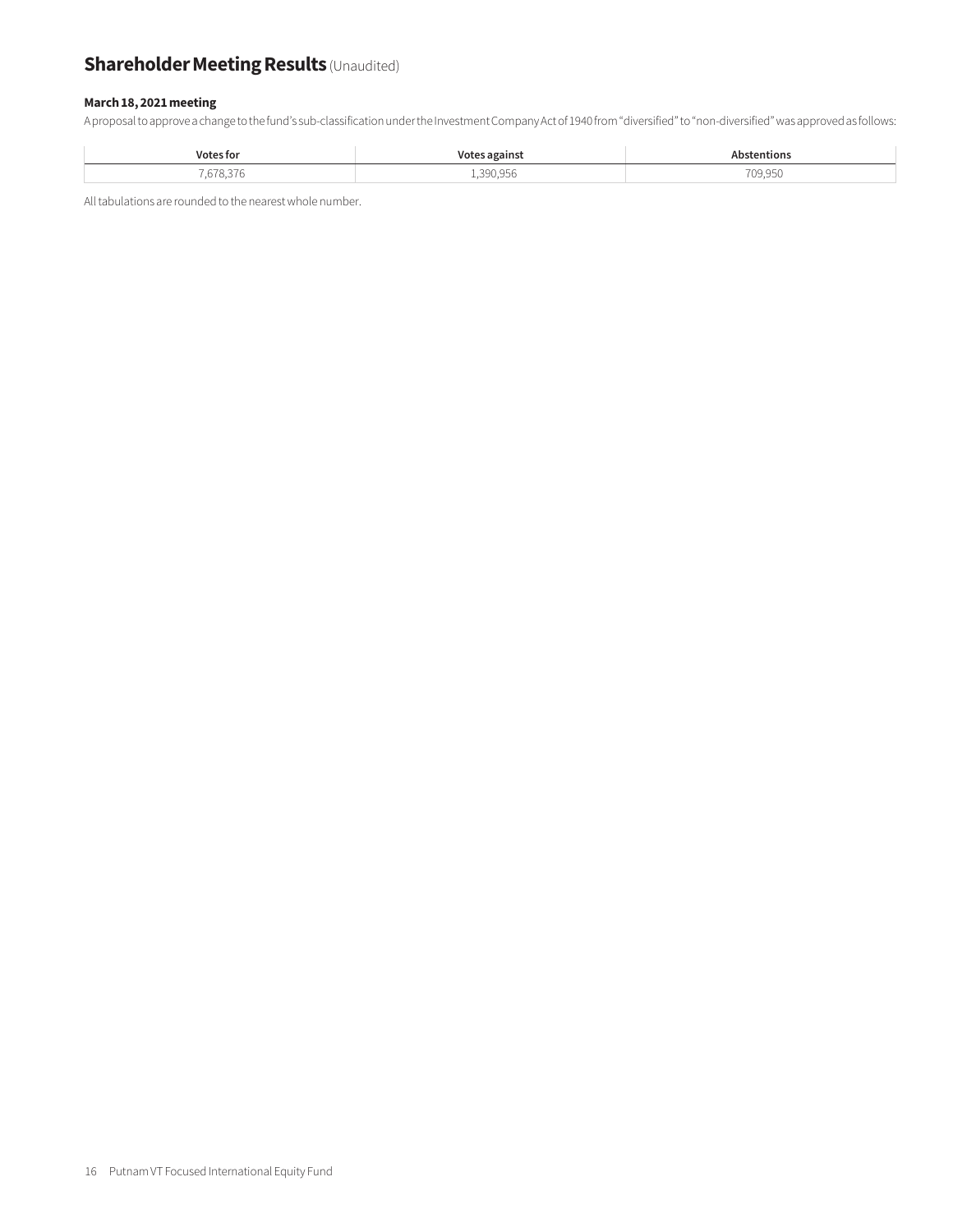# **Trustee approval of management contract**

#### **General conclusions**

The Board of Trustees of The Putnam Funds oversees the management of each fund and, as required by law, determines annually whether to approve the continuance of your fund's management contract with Putnam Investment Management, LLC ("Putnam Management"), the sub-management contract with respect to your fund between Putnam Management and its affiliate, Putnam Investments Limited ("PIL"), and the sub-advisory contract among Putnam Management, PIL, and another affiliate, The Putnam Advisory Company ("PAC"). The Board, with the assistance of its Contract Committee, requests and evaluates all information it deems reasonably necessary under the circumstances in connection with its annual contract review. The Contract Committee consists solely of Trustees who are not "interested persons" (as this term is defined in the Investment Company Act of 1940, as amended (the "1940 Act")) of The Putnam Funds ("Independent Trustees").

At the outset of the review process, members of the Board's independent staff and independent legal counsel considered any possible changes to the annual contract review materials furnished to the Contract Committee during the course of the previous year's review and, as applicable, identified those changes to Putnam Management. Following these discussions and in consultation with the Contract Committee, the Independent Trustees' independent legal counsel requested that Putnam Management and its affiliates furnish specified information, together with any additional information that Putnam Management considered relevant, to the Contract Committee. Over the course of several months ending in June 2021, the Contract Committee met on a number of occasions with representatives of Putnam Management, and separately in executive session, to consider the information that Putnam Management provided. Throughout this process, the Contract Committee was assisted by the members of the Board's independent staff and by independent legal counsel for The Putnam Funds and the Independent Trustees.

In May 2021, the Contract Committee met in executive session to discuss and consider its recommendations with respect to the continuance of the contracts. At the Trustees' June 2021 meeting, the Contract Committee met in executive session with the other Independent Trustees to review a summary of the key financial, performance and other data that the Contract Committee considered in the course of its review. The Contract Committee then presented its written report, which summarized the key factors that the Committee had considered and set forth its recommendations. The Contract Committee recommended, and the Independent Trustees approved, the continuance of your fund's management, submanagement and sub-advisory contracts, effective July 1, 2021. (Because PIL and PAC are affiliates of Putnam Management and Putnam Management remains fully responsible for all services provided by PIL and PAC, the Trustees have not attempted to evaluate PIL or PAC as separate entities, and all subsequent references to Putnam Management below should be deemed to include reference to PIL and PAC as necessary or appropriate in the context.)

The Independent Trustees' approval was based on the following conclusions:

• That the fee schedule in effect for your fund represented reasonable compensation in light of the nature and quality of the services being provided to the fund, the fees paid by competitive funds, the costs incurred by Putnam Management in providing services to the fund, and the application of certain reductions and waivers noted below; and

• That the fee schedule in effect for your fund represented an appropriate sharing between fund shareholders and Putnam Management of any economies of scale as may exist in the management of the fund at current asset levels.

These conclusions were based on a comprehensive consideration of all information provided to the Trustees and were not the result of any single factor. Some of the factors that figured particularly in the Trustees' deliberations and how the Trustees considered these factors are described below, although individual Trustees may have evaluated the information presented differently, giving different weights to various factors. It is also important to recognize that the management arrangements for your fund and the other Putnam funds are the result of many years of review and discussion between the Independent Trustees and Putnam Management, that some aspects of the arrangements may receive greater scrutiny in some years than others, and that the Trustees' conclusions may be based, in part, on their consideration of fee arrangements in previous years. For example, with certain exceptions primarily involving newly launched or repositioned funds, the current fee arrangements under the vast majority of the funds' management contracts were first implemented at the beginning of 2010 following extensive review by the Contract Committee and discussions with representatives of Putnam Management, as well as approval by shareholders.

#### **Management fee schedules and total expenses**

The Trustees reviewed the management fee schedules in effect for all Putnam funds, including fee levels and breakpoints. Under its management contract, your fund has the benefit of breakpoints in its management fee schedule that provide shareholders with reduced fee levels as assets under management in the Putnam family of funds increase. The Trustees also reviewed the total expenses of each Putnam fund, recognizing that in most cases management fees represented the major, but not the sole, determinant of total costs to fund shareholders. (Two funds have implemented so-called "all-in" management fees covering substantially all routine fund operating costs.)

In reviewing fees and expenses, the Trustees generally focus their attention on material changes in circumstances — for example, changes in assets under management, changes in a fund's investment strategy, changes in Putnam Management's operating costs or profitability, or changes in competitive practices in the mutual fund industry — that suggest that consideration of fee changes might be warranted. The Trustees concluded that the circumstances did not indicate that changes to the management fee schedule for your fund would be appropriate at this time.

As in the past, the Trustees also focused on the competitiveness of each fund's total expense ratio. In order to support the effort to have fund expenses meet competitive standards, the Trustees and Putnam Management and the funds' investor servicing agent, Putnam Investor Services, Inc. ("PSERV"), have implemented expense limitations that were in effect during your fund's fiscal year ending in 2020. These expense limitations were: (i) a contractual expense limitation applicable to specified openend funds, including your fund, of 25 basis points on investor servicing fees and expenses and (ii) a contractual expense limitation applicable to specified open-end funds, including your fund, of 20 basis points on so-called "other expenses" (i.e., all expenses exclusive of management fees, distribution fees, investor servicing fees, investment-related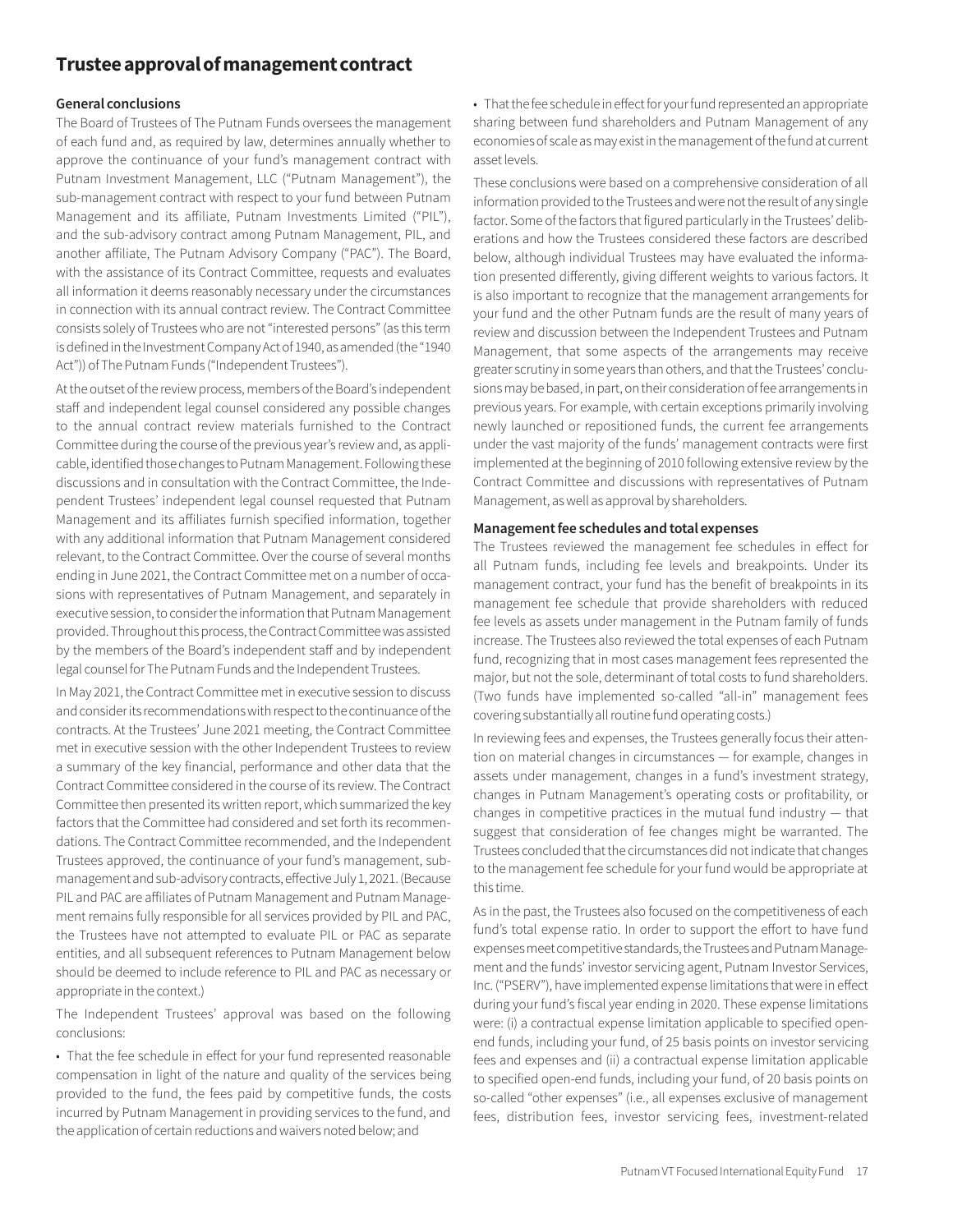expenses, interest, taxes, brokerage commissions, acquired fund fees and expenses and extraordinary expenses). These expense limitations attempt to maintain competitive expense levels for the funds. Most funds, including your fund, had sufficiently low expenses that these expense limitations were not operative during their fiscal years ending in 2020. Putnam Management and PSERV have agreed to maintain these expense limitations until at least April 30, 2023. In addition, Putnam Management contractually agreed to waive five basis points of your fund's management fee through at least April 30, 2023, and your fund's expenses were reduced as a result of this waiver. The support of Putnam Management and PSERV for these expense limitation arrangements was an important factor in the Trustees' decision to approve the continuance of your fund's management, sub-management and sub-advisory contracts.

The Trustees reviewed comparative fee and expense information for a custom group of competitive funds selected by Broadridge Financial Solutions, Inc. ("Broadridge"). This comparative information included your fund's percentile ranking for effective management fees and total expenses (excluding any applicable 12b-1 fees), which provides a general indication of your fund's relative standing. In the custom peer group, your fund ranked in the first quintile in effective management fees (determined for your fund and the other funds in the custom peer group based on fund asset size and the applicable contractual management fee schedule) and in the second quintile in total expenses (excluding any applicable 12b-1 fees) as of December 31, 2020. The first quintile represents the least expensive funds and the fifth quintile the most expensive funds. The fee and expense data reported by Broadridge as of December 31, 2020 reflected the most recent fiscal year-end data available in Broadridge's database at that time.

In connection with their review of fund management fees and total expenses, the Trustees also reviewed the costs of the services provided and the profits realized by Putnam Management and its affiliates from their contractual relationships with the funds. This information included trends in revenues, expenses and profitability of Putnam Management and its affiliates relating to the investment management, investor servicing and distribution services provided to the funds. In this regard, the Trustees also reviewed an analysis of the revenues, expenses and profitability of Putnam Management and its affiliates, allocated on a fund-by-fund basis, with respect to the funds' management, distribution, and investor servicing contracts. For each fund, the analysis presented information about revenues, expenses and profitability for each of the agreements separately and for the agreements taken together on a combined basis. The Trustees concluded that, at current asset levels, the fee schedules in place for the Putnam funds, including the fee schedule for your fund, represented reasonable compensation for the services being provided and represented an appropriate sharing between fund shareholders and Putnam Management of any economies of scale as may exist in the management of the Putnam funds at that time.

The information examined by the Trustees in connection with their annual contract review for the Putnam funds included information regarding services provided and fees charged by Putnam Management and its affiliates to other clients, including defined benefit pension and profit-sharing plans, sub-advised mutual funds, private funds sponsored by affiliates of Putnam Management, model-only separately managed accounts and Putnam Management's newly launched exchange-traded funds. This information included, in cases where a product's investment strategy corresponds with a fund's strategy, comparisons of those fees with fees charged to the Putnam funds, as well as an assessment of the differences in the services provided to these clients as compared to the services provided to the Putnam funds. The Trustees observed that the differences in fee rates between these clients and the Putnam funds are by no means uniform when examined by individual asset sectors, suggesting that differences in the pricing of investment management services to these types of clients may reflect, among other things, historical competitive forces operating in separate marketplaces. The Trustees considered the fact that in many cases fee rates across different asset classes are higher on average for mutual funds than for other clients, and the Trustees also considered the differences between the services that Putnam Management provides to the Putnam funds and those that it provides to its other clients. The Trustees did not rely on these comparisons to any significant extent in concluding that the management fees paid by your fund are reasonable.

#### **Investment performance**

The quality of the investment process provided by Putnam Management represented a major factor in the Trustees' evaluation of the quality of services provided by Putnam Management under your fund's management contract. The Trustees were assisted in their review of Putnam Management's investment process and performance by the work of the investment oversight committees of the Trustees and the full Board of Trustees, which meet on a regular basis with individual portfolio managers and with senior management of Putnam Management's Investment Division throughout the year. The Trustees concluded that Putnam Management generally provides a high-quality investment process — based on the experience and skills of the individuals assigned to the management of fund portfolios, the resources made available to them, and in general Putnam Management's ability to attract and retain high-quality personnel — but also recognized that this does not guarantee favorable investment results for every fund in every time period.

The Trustees considered that, in the aggregate, The Putnam Funds generally performed well in 2020, which Putnam Management characterized as a challenging year with significant volatility and varied market dynamics. On an asset-weighted basis, the Putnam funds ranked in the second quartile of their peers as determined by Lipper Inc. ("Lipper") for the year ended December 31, 2020 and, on an asset-weighted-basis, delivered a gross return that was 2.3% ahead of their benchmarks in 2020. In addition to the performance of the individual Putnam funds, the Trustees considered, as they had in prior years, the performance of The Putnam Fund complex versus competitor fund complexes. In this regard, the Trustees observed that The Putnam Funds' relative performance, as reported in the Barron's/Lipper Fund Families survey, continued to be exceptionally strong over the long term, with The Putnam Funds ranking as the 3rd best performing mutual fund complex out of 44 complexes for the ten-year period, with 2020 marking the fourth consecutive year that The Putnam Funds have ranked in the top ten fund complexes for the ten-year period. The Trustees noted that The Putnam Funds' performance was solid over the one- and five-year periods, with The Putnam Funds ranking 22nd out of 53 complexes and 14th out of 50 complexes, respectively. In addition to the Barron's/Lipper Fund Families Survey, the Trustees also considered the funds' ratings assigned by Morningstar Inc., noting that 26 of the funds were four- or five-star rated at the end of 2020 (representing an increase of four funds year-over-year) and that this included seven funds that had achieved a five-star rating (representing an increase of two funds year-over-year). They also noted, however, the disappointing investment performance of some funds for periods ended December 31, 2020 and considered information provided by Putnam Management regarding the factors contributing to the underperformance and actions being taken to improve the performance of these particular funds. The Trustees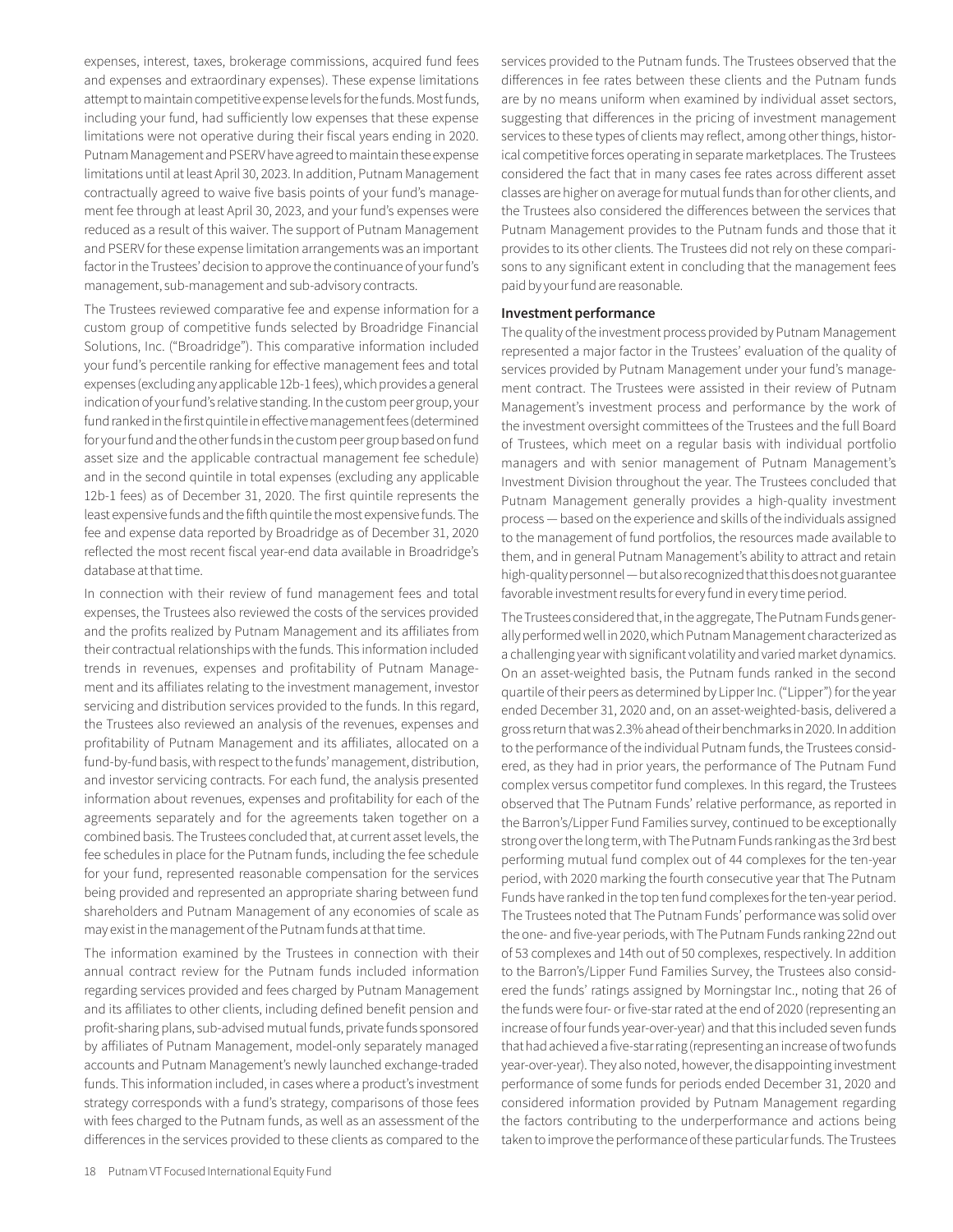indicated their intention to continue to monitor closely the performance of those funds and evaluate whether additional actions to address areas of underperformance may be warranted.

For purposes of the Trustees' evaluation of the Putnam funds' investment performance, the Trustees generally focus on a competitive industry ranking of each fund's total net return over a one-year, three-year and five-year period. For a number of Putnam funds with relatively unique investment mandates for which Putnam Management informed the Trustees that meaningful competitive performance rankings are not considered to be available, the Trustees evaluated performance based on their total gross and net returns and comparisons of those returns to the returns of selected investment benchmarks. In the case of your fund, the Trustees considered information about your fund's total return and its performance relative to its benchmark over the one-year, three-year and five-year periods ended December 31, 2020. Your fund's class IA shares' return, net of fees and expenses, was positive but trailed the return of its benchmark over the one-year, three-year and five-year periods ended December 31, 2020. (When considering performance information, shareholders should be mindful that past performance is not a guarantee of future results.)

The Trustees expressed concern about your fund's significant underperformance relative to its benchmark over the one-year period ended December 31, 2020 and considered the circumstances that may have contributed to this disappointing performance. The Trustees considered Putnam Management's observation that the fund's underperformance was driven by challenging stock selection and noted the extent to which the fund's top twenty active positions had weighed on the fund's performance. The Trustees also considered that the fund's holdings in the energy sector had detracted significantly from the fund's benchmark-relative performance.

The Trustees considered that the fund was repositioned as Putnam VT Focused International Equity Fund (formerly, Putnam VT Global Equity Fund) in April 2021, noting the fund's new portfolio managers and the change in its benchmark from the MSCI World Index (ND) to the MSCI ACWI ex USA Index (ND). The Trustees also noted Putnam Management's observation that the fund had outperformed its former benchmark, the MSCI World Index (ND), gross of fees, in the first quarter of 2021. In addition, the Trustees considered that Putnam Management was confident in the repositioned fund's investment approach and portfolio managers. The Trustees also considered Putnam Management's continued efforts to support fund performance through certain initiatives, including structuring compensation for portfolio managers to enhance accountability for fund performance, emphasizing accountability in the portfolio management process, and affirming its commitment to a fundamentaldriven approach to investing. The Trustees noted further that Putnam Management had made selective hires and internal promotions in 2020 to strengthen its investment team.

As a general matter, the Trustees believe that cooperative efforts between the Trustees and Putnam Management represent the most effective way to address investment performance concerns that may arise from time to time. The Trustees noted that investors in the Putnam funds have, in effect, placed their trust in the Putnam organization, under the oversight of the funds' Trustees, to make appropriate decisions regarding the management of the funds. The Trustees also considered that Putnam Management has made changes in light of subpar investment performance when warranted. Based on Putnam Management's willingness to take appropriate measures to address fund performance issues, the Trustees concluded that it continued to be advisable to seek change within Putnam Management to address performance shortcomings. In the Trustees' view, the alternative of engaging a new investment adviser for an underperforming fund, with all the attendant risks and disruptions, would not likely provide any greater assurance of improved investment performance.

#### **Brokerage and soft-dollar allocations; investor servicing**

The Trustees considered various potential benefits that Putnam Management may receive in connection with the services it provides under the management contract with your fund. These include benefits related to brokerage allocation and the use of soft dollars, whereby a portion of the commissions paid by a fund for brokerage may be used to acquire research services that are expected to be useful to Putnam Management in managing the assets of the fund and of other clients. Subject to policies established by the Trustees, soft dollars generated by these means are used predominantly to acquire brokerage and research services (including third-party research and market data) that enhance Putnam Management's investment capabilities and supplement Putnam Management's internal research efforts. The Trustees indicated their continued intent to monitor regulatory and industry developments in this area with the assistance of their Brokerage Committee. In addition, with the assistance of their Brokerage Committee, the Trustees indicated their continued intent to monitor the allocation of the Putnam funds' brokerage in order to ensure that the principle of seeking best price and execution remains paramount in the portfolio trading process.

Putnam Management may also receive benefits from payments that the funds make to Putnam Management's affiliates for investor or distribution services. In conjunction with the annual review of your fund's management, sub-management and sub-advisory contracts, the Trustees reviewed your fund's investor servicing agreement with PSERV and its distributor's contract and distribution plans with Putnam Retail Management Limited Partnership ("PRM"), both of which are affiliates of Putnam Management. The Trustees concluded that the fees payable by the funds to PSERV and PRM, as applicable, for such services are fair and reasonable in relation to the nature and quality of such services, the fees paid by competitive funds, and the costs incurred by PSERV and PRM, as applicable, in providing such services. Furthermore, the Trustees were of the view that the investor services provided by PSERV were required for the operation of the funds, and that they were of a quality at least equal to those provided by other providers.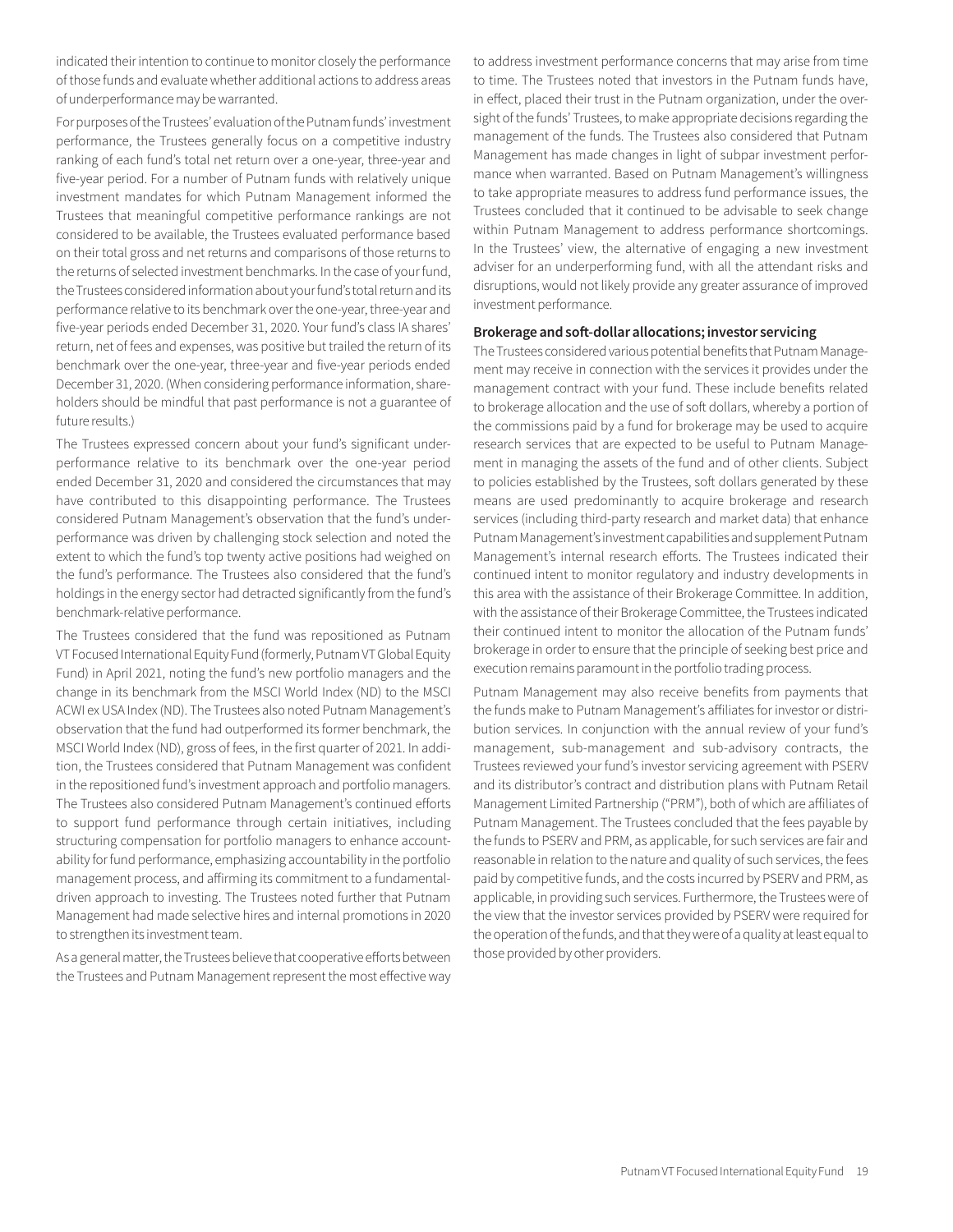This page intentionally left blank.